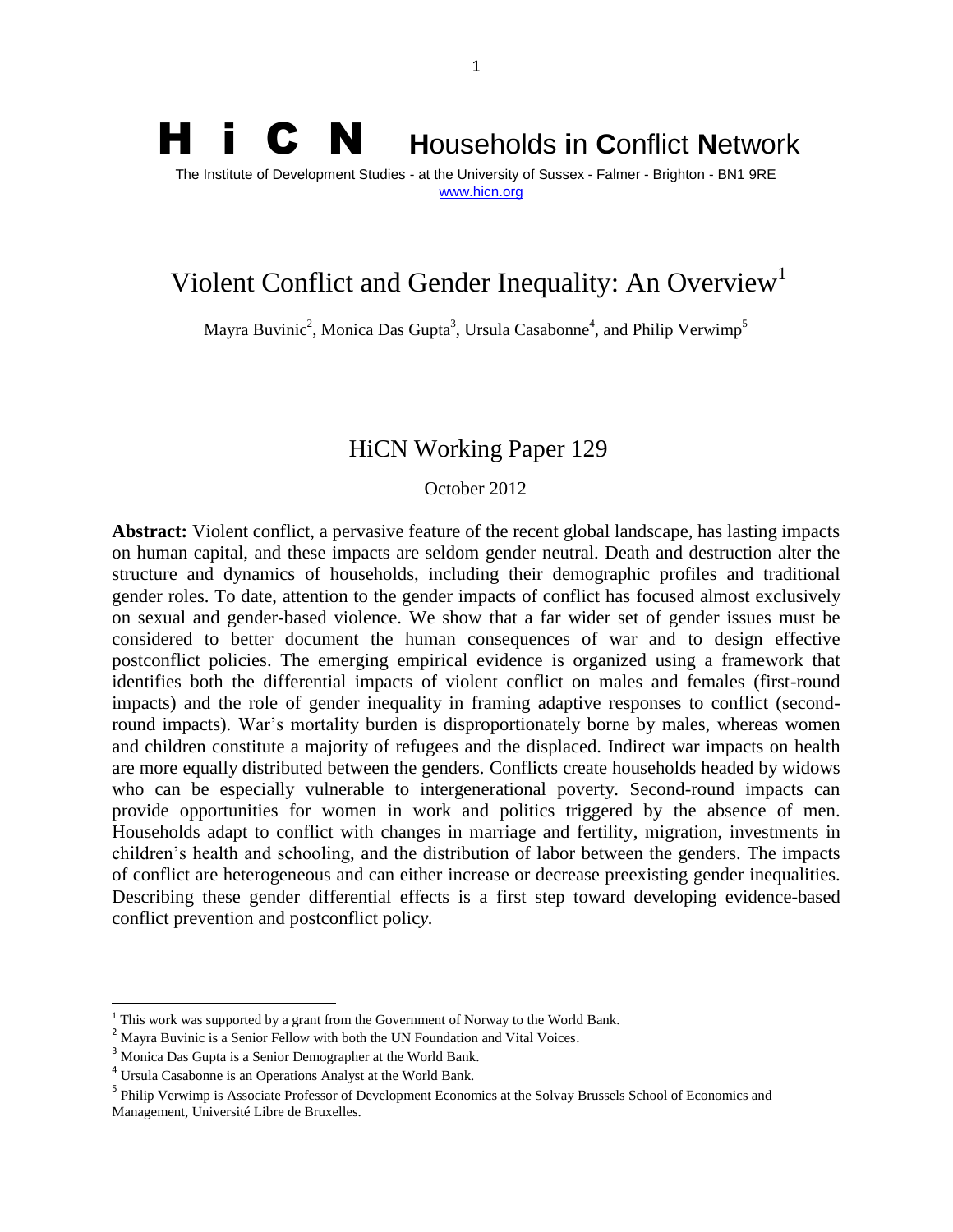In the last 50 years, more than half of all nations have been affected by internal civil conflicts, defined by Blattman and Miguel (2010) as conflicts with 25 or more deaths per year, or fullfledged civil wars, with 1,000 or more battle deaths per year. Following a peak in the late 1980s and early 1990s, the incidence of wars and battle deaths has declined in recent decades, but a substantial number of people, especially in poorer countries and regions, continue to suffer and are forced to cope with the consequences of destruction and death caused by violent conflict (World Bank 2011).

Researching the effects of violent conflict on economic development is inherently difficult. Conflict itself is difficult to measure and most often occurs in countries that are poor and that have weak institutions and infrastructure; these countries also have sparse preconflict statistics and little data-gathering capacity. However, there have been growing efforts to empirically document the impacts of conflict. These efforts have found more lasting impacts on human capital than on physical capital. Economies may recover, but people often do not (Justino Forthcoming). These human effects of conflict are seldom gender neutral. Death and destruction alter the structure and dynamics of households, including their demographic profiles and traditional gender roles.

This overview examines the emerging empirical evidence on both the differential impacts of violent conflict on males and females and the role of gender inequality in framing adaptive responses to conflict. The descriptive findings are a first step in developing evidence-based policy. To date, attention to the gender impacts of conflict and war has focused almost exclusively on sexual and gender-based violence. We show that a far wider set of gender issues must be considered to better document the human consequences of war and to design effective postconflict policies.

We borrow a framework used to identify transmission channels for the impact of economic shocks on women (see Sabarwal, Sinha, and Buvinic 2010) and use a modified version to organize our review of the evidence on the gender impacts of violent conflict. This organizing framework, detailed in figure 1, captures both the gender-differentiated effects of conflict and the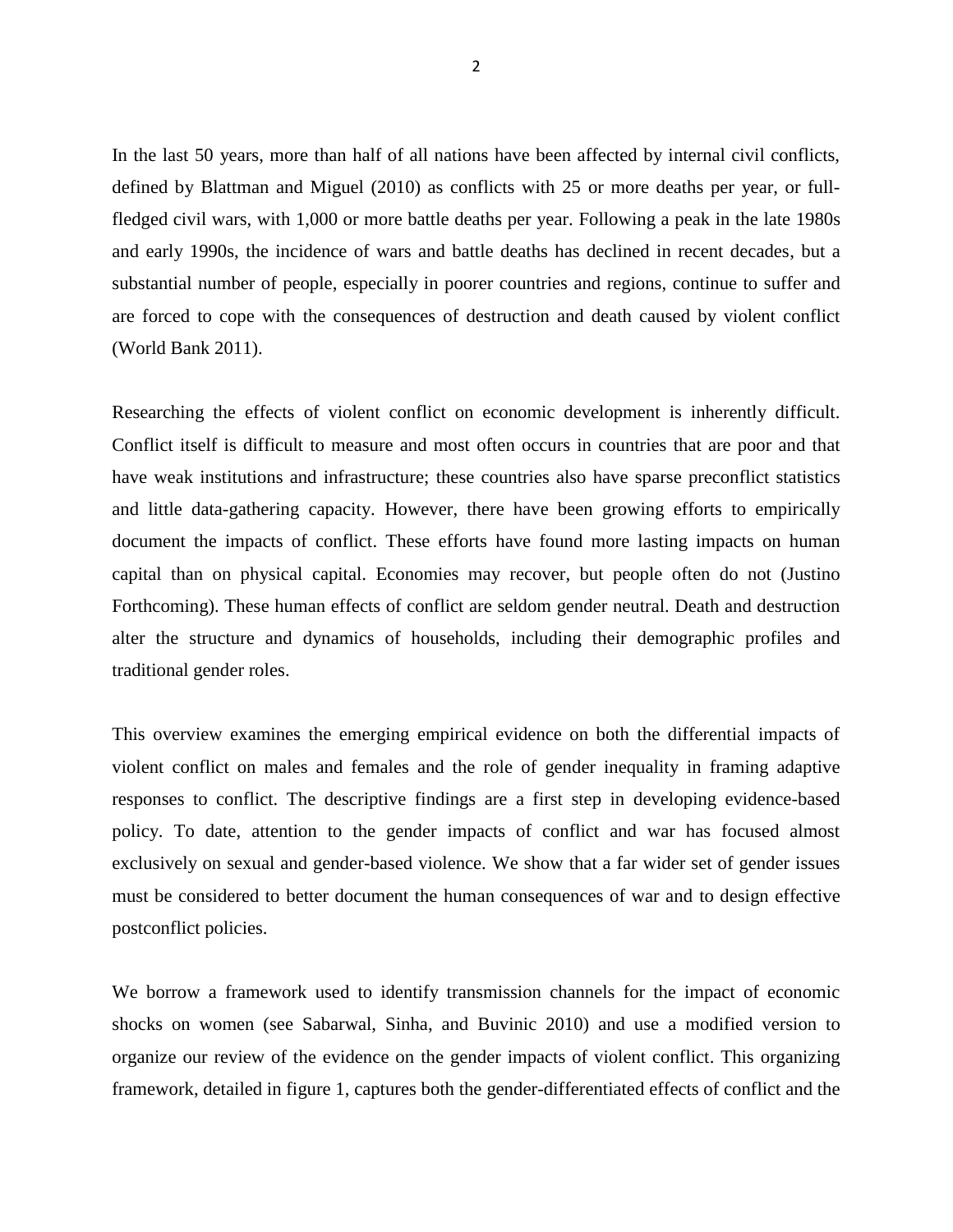adaptive responses of households and individuals to conflict. Unfortunately, this framework does not provide a direct window into the household. The evidence we present is limited by the inability of most research to observe and measure the household processes and dynamics that mediate the impacts of violent conflict on individuals and families.

Figure 1: Possible Transmission Channels for the Gender Impacts of Conflict



The conflict literature distinguishes the direct effects of conflicts, such as the killing, wounding, and physical destruction that result from violence, and indirect effects on economic performance and human welfare. Similarly, we separate direct and indirect effects, when relevant, and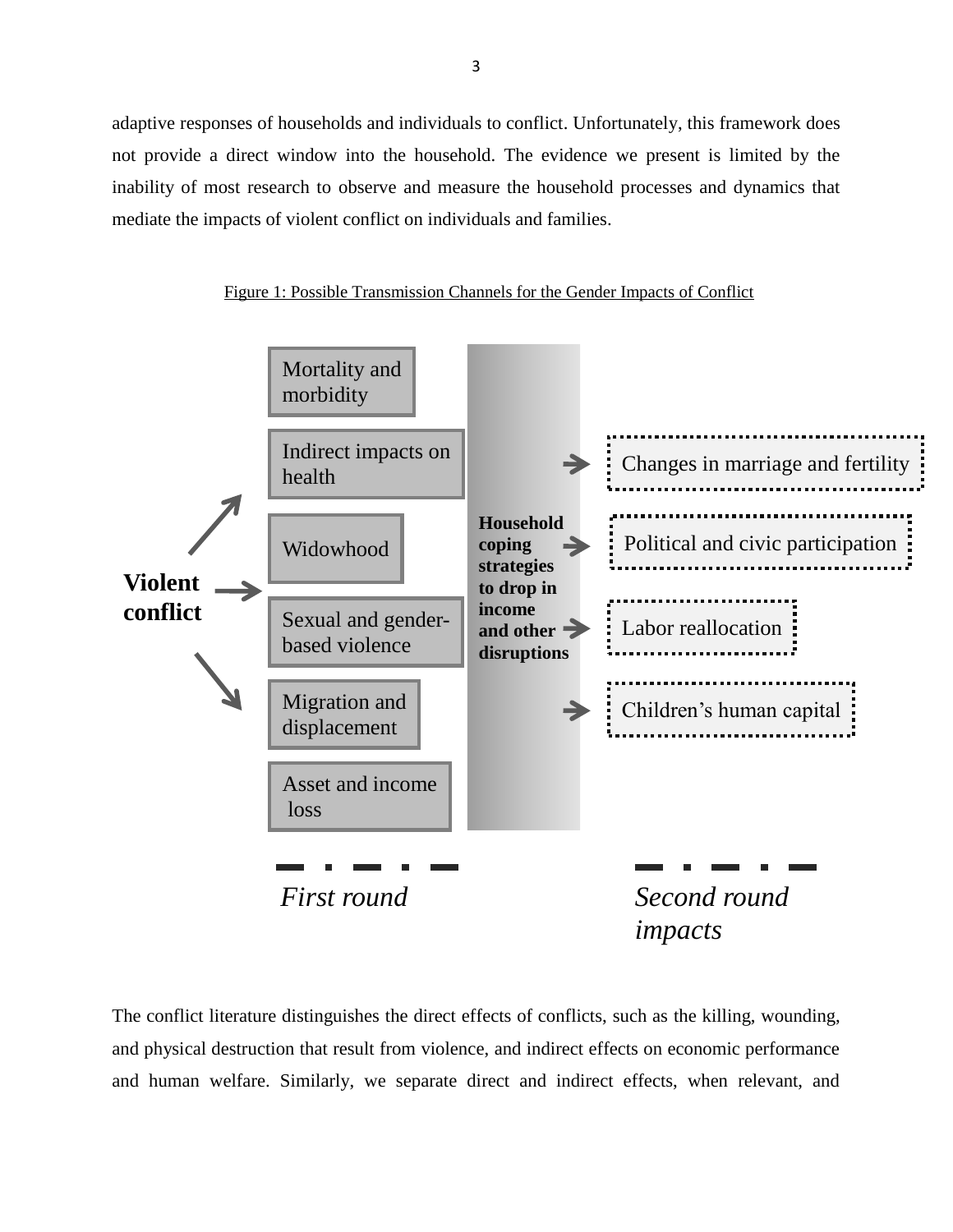underscore both first- and second-round impacts on gender differentials. First-round impacts operate through the following channels: (a) an increase in mortality and morbidity (especially of men and children) as direct and indirect consequences of violence and destruction along with a higher incidence of widowhood; (b) forced displacement and migration; (c) asset and income loss due to the disruption of markets, infrastructure destruction and damage, and deaths of household members; and (d) sexual and gender-based violence. Second-round gender impacts resulting from excess male mortality include the induction of women into political and civic participation and changes in marriage and fertility behavior. Another set of second-round impacts emerge as conflict-affected households respond to the loss of family members and declines in household income and consumption with coping strategies that involve changes in women's traditional household roles. Women respond to decreases in household income by increasing their hours of work, entering the labor force, or adjusting their time and effort in the home. Women can further cope by altering their fertility or by migrating, and households can curtail (or increase) their investments in children's health or education. We cover these secondround impacts on children because of the interdependence between women's choices and children's well-being that is especially salient in poor countries and among poor households. We also reference evidence from the economic crisis and gender literature that illuminates the gender differentials observed in response to conflict.

# **1. Background**

Once wars begin, they are "development in reverse." Wars destroy physical and human capital, disrupt service delivery, divert public expenditures to the military, disrupt the efficient functioning of markets and transport infrastructure, and lead to dissaving, capital flight, and the departure of skilled workers (Collier 2007). The World Bank (2011, 5–6) estimated that the average cost of civil war is equivalent to more than 30 years of GDP growth for a medium-size developing country and that after major episodes of violence, trade levels take 20 years to recover. Between 1981 and 2005, the poverty headcount rose in countries affected by major violence, and it fell substantially in countries with minor violence and sharply in those with negligible violence (World Bank 2011, figure F1.3). Collier and others (2003) have concluded that conflicts account for part of the growing income gap between the poorest countries in the world and other countries.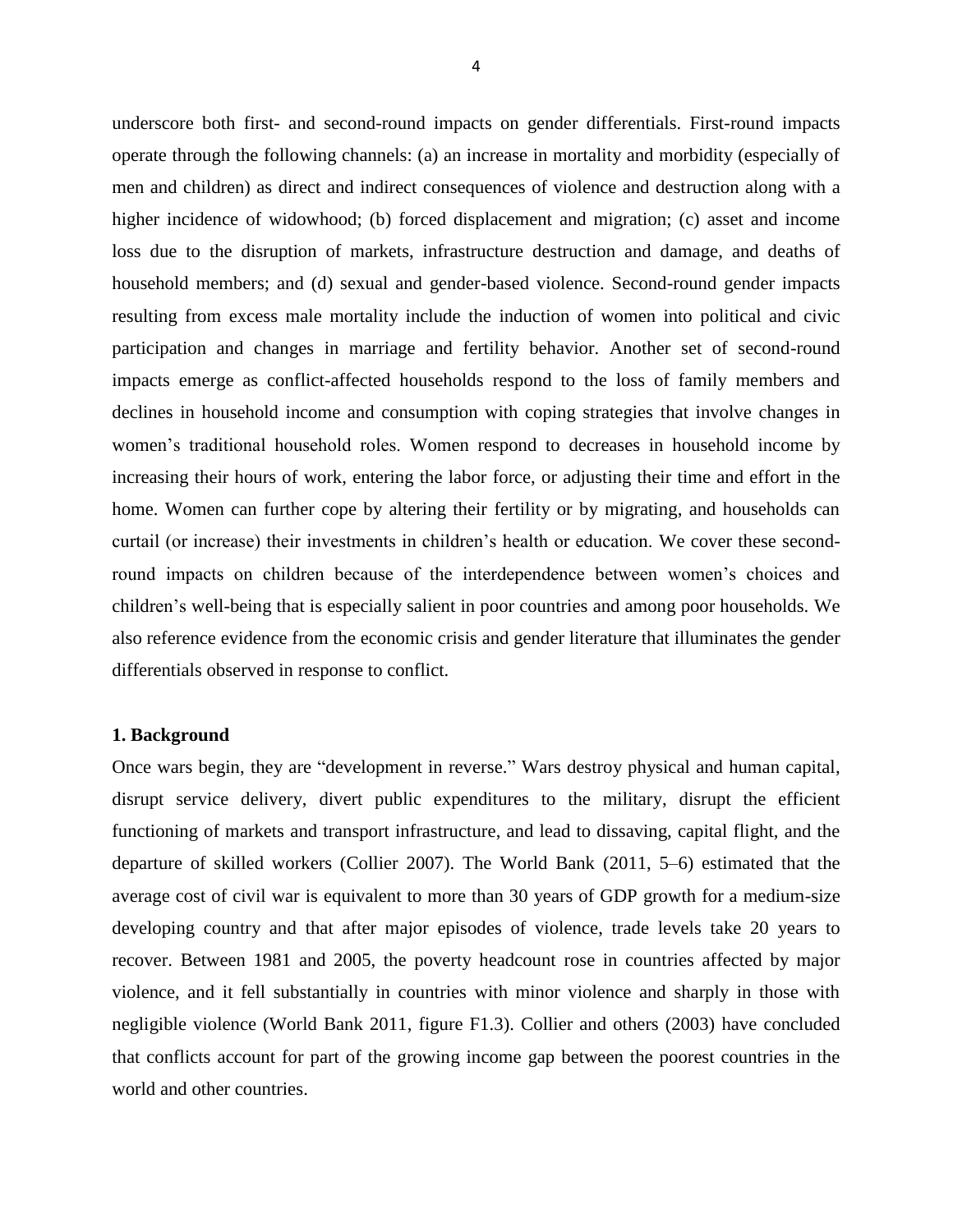Conflicts often recur: 90 percent of the last decade's civil wars occurred in countries that had experienced a civil war since 1945 (World Bank 2011, table F1.1). The destruction of conflict contributes to "conflict traps," in which nations that are already poor and exhibit lagging human development are caught in cycles of protracted struggles and entrenched poverty. The problems of fragile conflict-affected states can also spread to their neighbors. An estimated 75 percent of refugees are hosted by neighboring states**.** Refugees put pressure on the resources of the host state and can bring disease. The World Bank (2011) estimated that Tanzania, a country that is making development gains, loses an estimated 0.7 percent of GDP every year for each neighbor in conflict.

In places where institutions are quickly repaired after a war to ensure political stability and facilitate the resumption of normal economic activity, there can be rapid postwar recovery. In Germany and Japan after the Second World War, the Allied powers helped to build strong institutions of governance, including participatory political institutions. In Vietnam, a commitment to maintain primary health and education during the war, particularly in the north, and intensive investment in repairing infrastructure in damaged areas in the postwar period mitigated the war's impact (Miguel and Roland 2005). However, the conditions that facilitated rapid reconstruction are not present in many modern fragile states.

#### **2. Methodological Issues**

Until recently, there has been relatively little rigorous work on the effects of conflict on individuals and households, including its effects on gender roles and inequalities, because largescale, high-quality household surveys are generally not available for countries affected by violent conflict. Where these surveys are available, they do not include questions on violent behavior. Even if they have information on violence, researchers are confronted with difficult methodological problems. The foremost difficulty is the rigorous attribution of causality; wartorn countries and war-torn households often differ from peaceful countries and peaceful households, but it is virtually impossible to design scientific experiments to test the consequences of conflict on people randomly assigned to variations in conflict situations. Furthermore, there may be reverse causality for many variables of interest: violent conflict may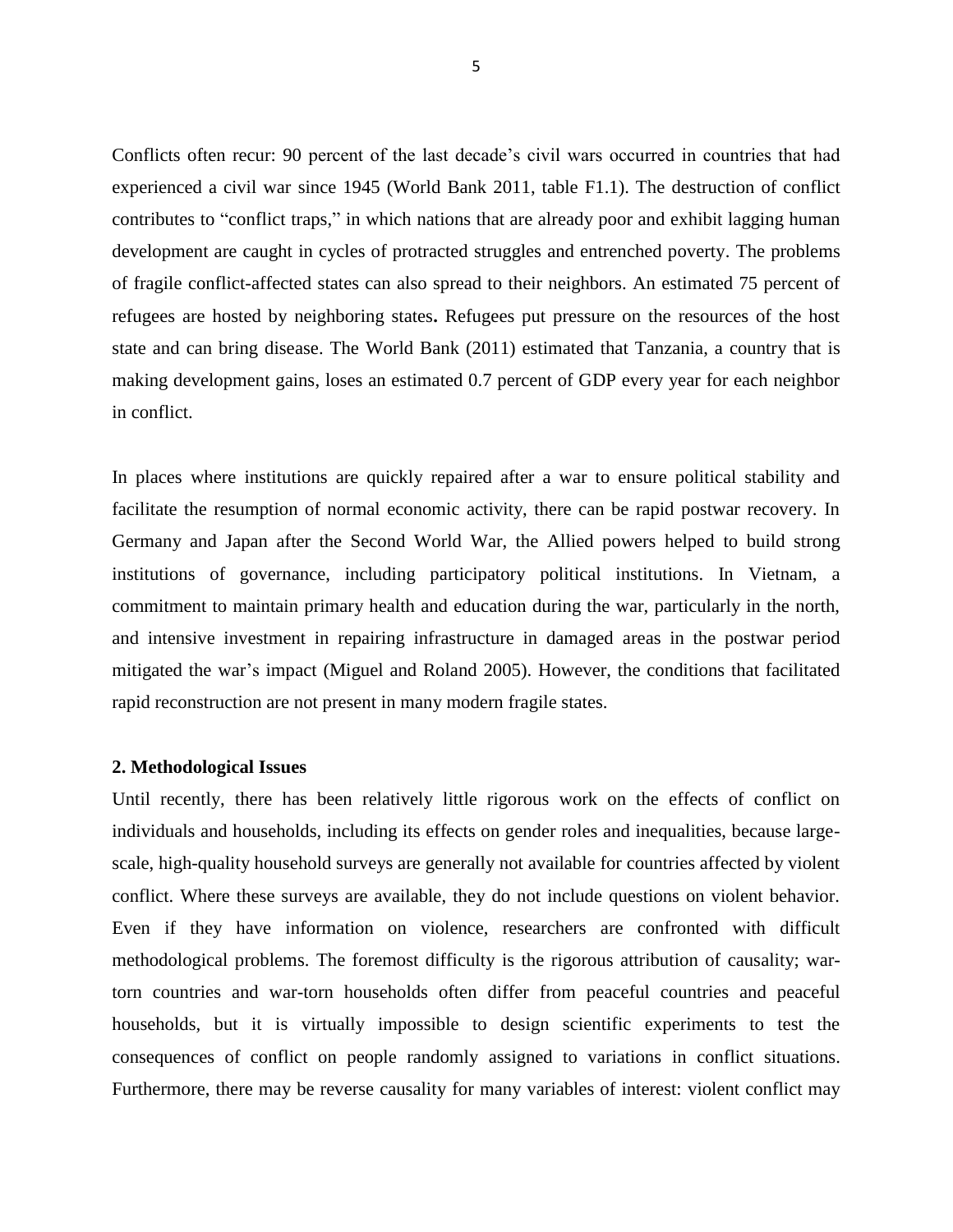be both the cause and the consequence, for instance, of increased poverty. Panel studies, which can track reverse causality and document violent cycles, have been largely unavailable.

An equally serious methodological hurdle is the lack of reliable baseline information on many of the variables of interest in conflict research, such as the levels of violence before a conflict, recall errors, and possible survival bias when using ex post measures to approximate baseline information and, especially in the case of sexual and gender-based violence measures, the possibility that increased incidence may simply be an artifact of improved reporting over time. In addition to these hurdles, there is a general lack of empirical information on gender variables at the individual and household levels, difficulty in measuring intrahousehold issues when investigating gender inequalities, and logistical difficulties and risks involved in both conducting research and acting as a research subject in conflict and postconflict situations. Safety and ethical issues arise, especially in investigations of sexual and gender-based violence and interviews with combatants. Finally, conflict research generally conceptualizes conflict as a discrete event or shock, although conflict is a process that evolves over time and recurs in repeated cycles of violence (Brück and others 2010).

Despite these limitations, recent research on the consequences of conflict has advanced and has benefitted from more and better micro-level data, increased use of innovative approaches, and quasi-experimental variation. A growing number of longitudinal household-level data sets and follow-up household surveys in postconflict settings that integrate prewar data are facilitating new microstudies on the impacts of war (Blattman and Miguel 2010). Confronted with a lack of data from household surveys on violence, researchers have merged household data sets with secondary sources that register violent events and death tolls at the village or district level. An example is the work of Shemyakina (2011) in Tajikistan, which used variation in the number of incidents reported in newspapers at the "raion" (district) level to differentiate violent districts from nonviolent ones. Seeking a more satisfactory solution, Brück and others (2010) proposed adding a generic violence module to standard household surveys. The inclusion of such a module would remediate or offset the inability of survey-based research to infer the effects of violent conflict on schooling, health, and labor market outcomes disaggregated by gender.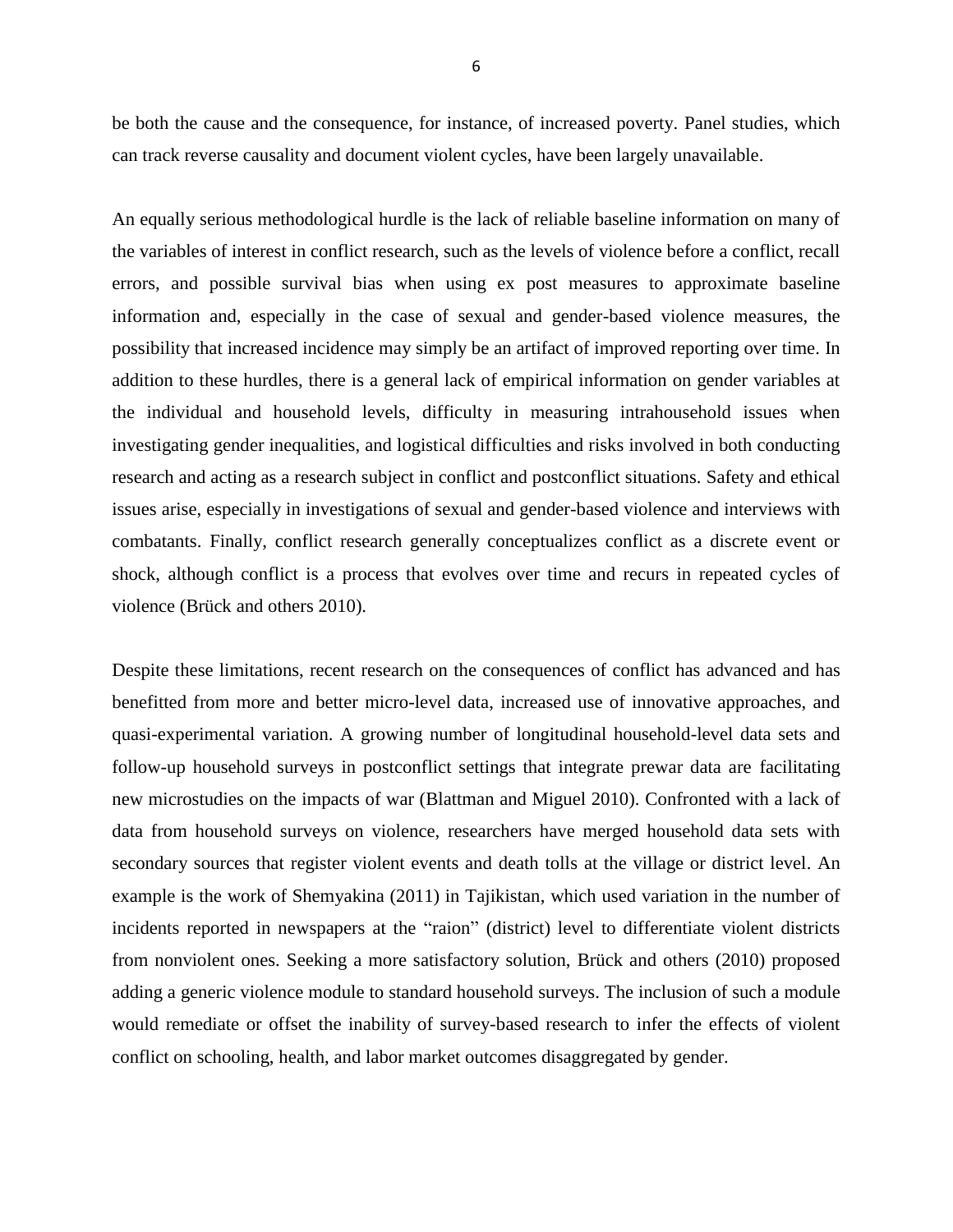To address the issue of attribution of causality, researchers have sought to control for unobserved heterogeneity correlated with both conflict and outcomes of interest as much as possible (e.g., using area or household fixed effects). Researchers have also used instrumental variables to control for endogeneity. Examples of instrumental variables include proxy measures for the intensity of conflict, such as Shemyakina (2011) used for Tajikistan. The difficulty in identifying convincing instruments and the impossibility of implementing a randomized controlled trial forces conflict researchers to confront the limits of any identification strategy. Panel data, when available, minimize problems related to recall and ex post measures and enable researchers to trace the dynamics of conflict over time (e.g., Guerrero-Serdan 2009). Some studies have constructed panel data by resurveying households that had been surveyed before the conflict, such as Bundervoet, Verwimp, and Akresh's (2009) study in Burundi and Andre and Platteau's (1998) study in Rwanda.

Researchers have often empirically addressed the issue of attribution of causality using difference-in-differences, a nonexperimental technique that compares a conflict-affected group (or region) with its preconflict situation and with a control group (or region) that did not experience the conflict. The validity of this method is contingent on no other changes between the two groups (regions) at the same time as the exposure to conflict. Even if there are no other changes, there may be spillover effects from the conflict-affected group to the nonconflict control group, leading to an underestimation of the effects of conflict. The more that these studies contribute alternative explanations and perform careful checks for robustness and the more that studies by different researchers in different settings are able to observe regularities in the legacy of conflict on human development and gender inequality, the more confident we can be that the result is a valid assessment of conflict consequences rather than a spurious finding. Similar findings from related empirical literature on economic shocks add confidence to the findings.

## **3. First-Round Impacts of Violent Conflict**

First-round impacts of violent conflict include excess male mortality and morbidity as an obvious direct and indirect consequence of violent conflict, resulting in widowhood, sexual and gender-based violence, asset and income loss, forced displacement, or migration. These first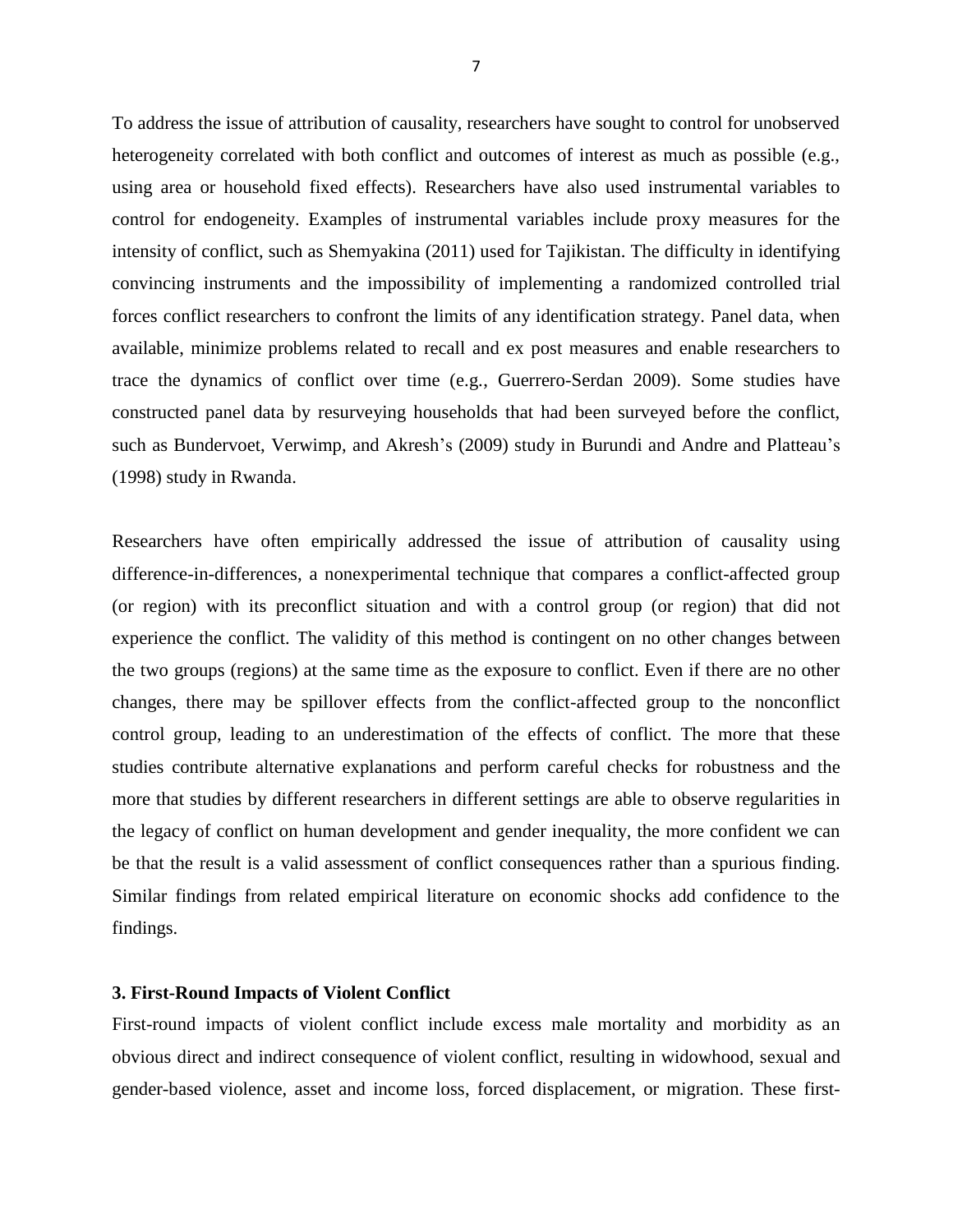round impacts often result in reductions in household income and consumption, triggering coping strategies that have gender implications.

### *Mortality and morbidity*

Young adult men typically suffer the highest mortality in conflicts, creating a shortage of working-age males and a high share of females and widows in the population (figure 2 shows missing men in postwar age pyramids for Cambodia, Germany, and Russia). The World Bank (2011) estimated that men constitute 90 percent of the missing, whereas women and children constitute 80 percent of refugees and those internally displaced by violence. According to reports by the Truth and Reconciliation Commission, males accounted for 74 percent of reported fatalities in Sierra Leone, 87 percent of reported fatalities in East Timor and 84 percent of reported killings and disappearances in Guatemala (Cohen 2011). Similarly, Obermeyer and others (2008) reported that males accounted for 81 percent of violent war deaths in 13 countries over the period from 1955 to 2002. De Walque and Verwimp (2009) used age at marriage to partially control for being a Tutsi and estimated that adult males and educated people were most likely to die in 1994, the year of the Rwandan genocide that killed at least 500,000 people. In Kosovo, Spiegel and Salama (2000) found that men were 8.9 times more likely than women to die from war-related trauma.

The World Health Organization estimated that in the year 2000, there were 310,000 deaths due to wars. These deaths were concentrated primarily among men aged 15 to 44. Nearly half of these deaths occurred in Africa, where there were an estimated 32 male deaths per 100,000 population due to war-related injuries compared with 15 female war deaths per 100,000 population. The disability burden from war was similarly skewed toward men and toward Sub-Saharan Africa (Krug and others 2002).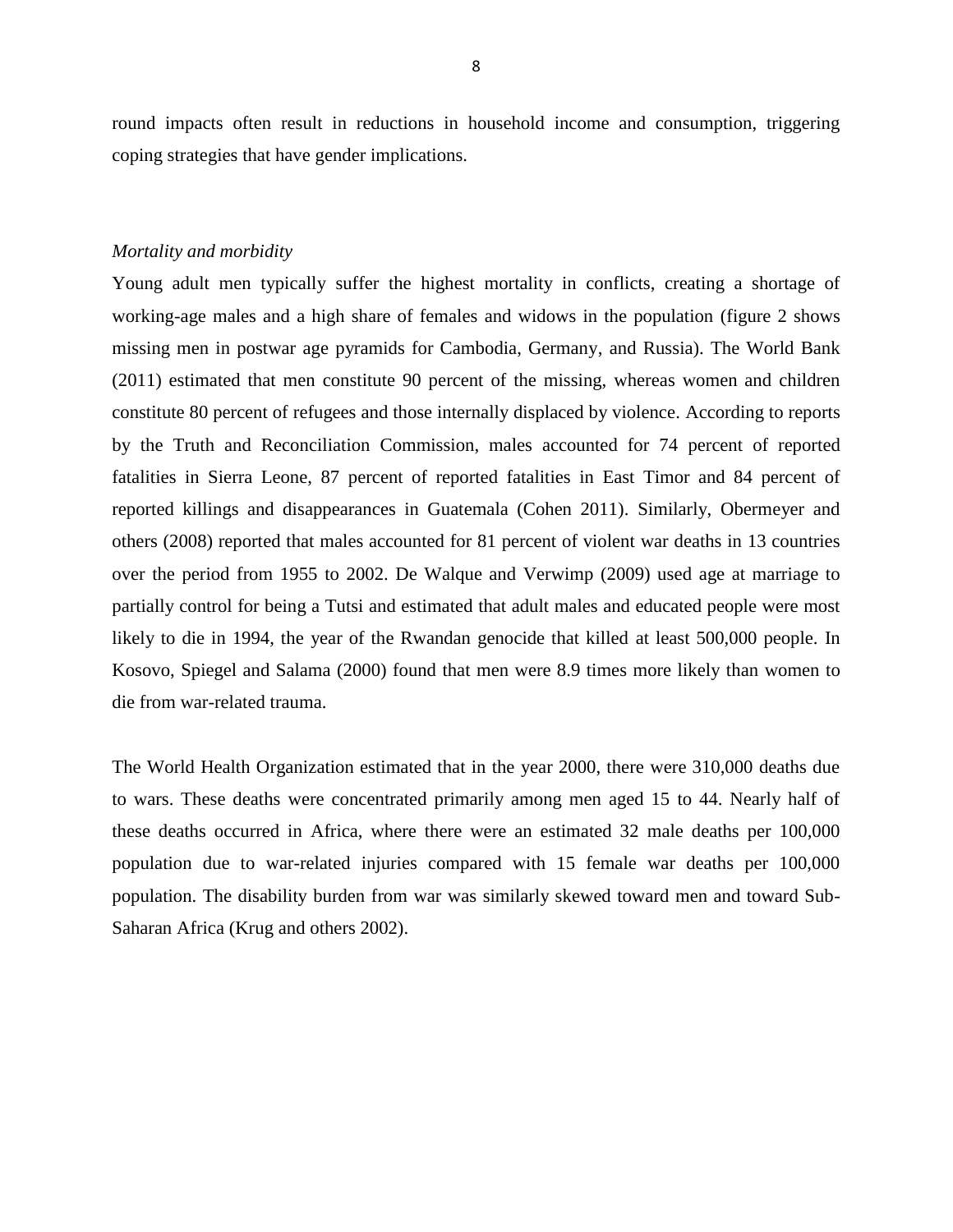

Figure 2: Estimated Population Distributions by Age and Sex

Source: Authors' analysis based on data from the United Nations Population Division, 2006.

The extent to which males suffer higher mortality than females varies somewhat with the nature of the conflict. Foreign armies sent to participate in a conflict tend to consist largely of young men, so excess deaths are highly concentrated among this group (Buzzell and Preston 2007). When the conflict is on home territory, women may also suffer elevated mortality, and they do so particularly as an indirect consequence of war. Using census and DHS survey data, Neupert and Prum (2005) estimated that 65 percent of the approximately 2 million deaths during the Khmer Rouge occupation in Cambodia were men. As many as 45 percent of all deaths occurred among people younger than 14 years or older than 60, suggesting that most of these deaths did not occur in combat but were an indirect result of the war. These deaths were distributed more equally between males and females.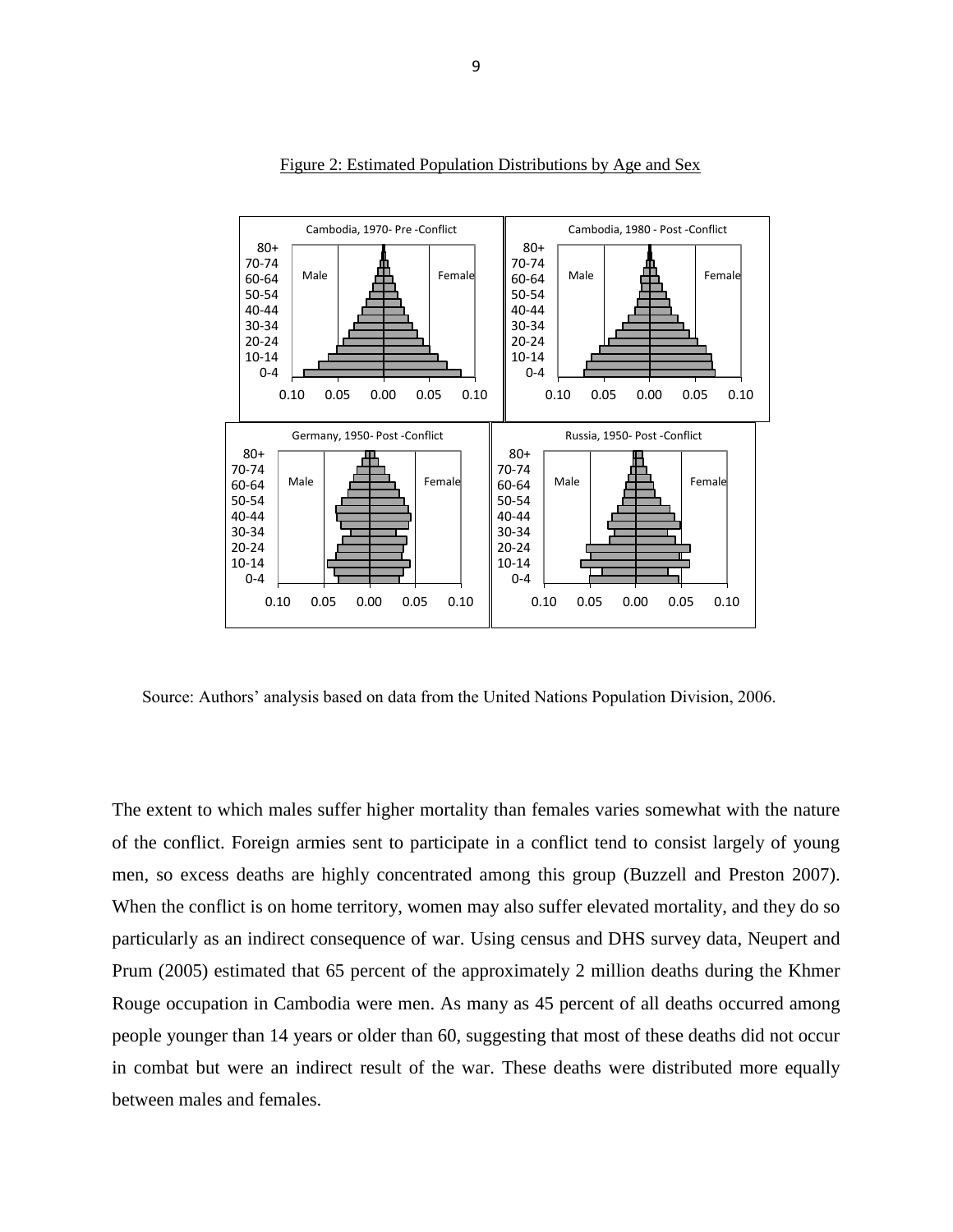#### *Indirect impacts on health*

Violent conflicts affect population health in ways that extend beyond the direct effects of violence through a combination of increased exposure to infectious disease, acute malnutrition, poor sanitation, and a lack of health services. The evidence suggests that women and children have more exposure to these indirect effects of war on health than men do. Indirect effects occur because health and other infrastructure, such as roads needed for effective health system functioning, may be damaged, and resources may be diverted away from health (Ghobarah, Huth, and Russett 2003). Vulnerability to disease may be further increased by loss of income and assets, population displacement, or orphanhood. The spread of HIV may be increased through sexual violence or otherwise increased interaction between civilians and military groups with higher HIV prevalence rates as well as through increases in refugee movements and commercial sex, and it may be reduced by the better social services often found among refugee camps (Hankins and others 2002; Mock and others 2004). Women are often at higher risk of contracting HIV/AIDS as a result of displacement and have an increased likelihood of being victims of sexual violence. In Rwanda, 17 percent of women who were survivors of genocide, and 67 percent of rape survivors were HIV positive (McGinn 2000).

Refugees can also pose significant challenges to receiving nations. A study of 135 countries from 1962 to 1997 found that for every refugee who left a malaria endemic zone, there were 2–2.7 new cases in the receiving area (Montalvo and Reynal-Querol 2007). Baez (2011) found that the flood of refugees from the genocides of Burundi and Rwanda into a neighboring region of Tanzania had adverse impacts on the health of local children, including a 7 percentage point increase in child mortality and an increase of 15–20 percentage points in infectious diseases. These findings are in line with other studies that caution that neglecting vaccination and disease control efforts in postconflict settings can lead to devastating epidemics and further fatalities (Connolly and others 2004).

Reduced access to health care may also increase mortality from chronic diseases among older people, as it did in Kosovo in 1998–99 (Spiegel and Salama 2000). This reduced access may also have severe negative impacts on women's reproductive health, resulting in gynecological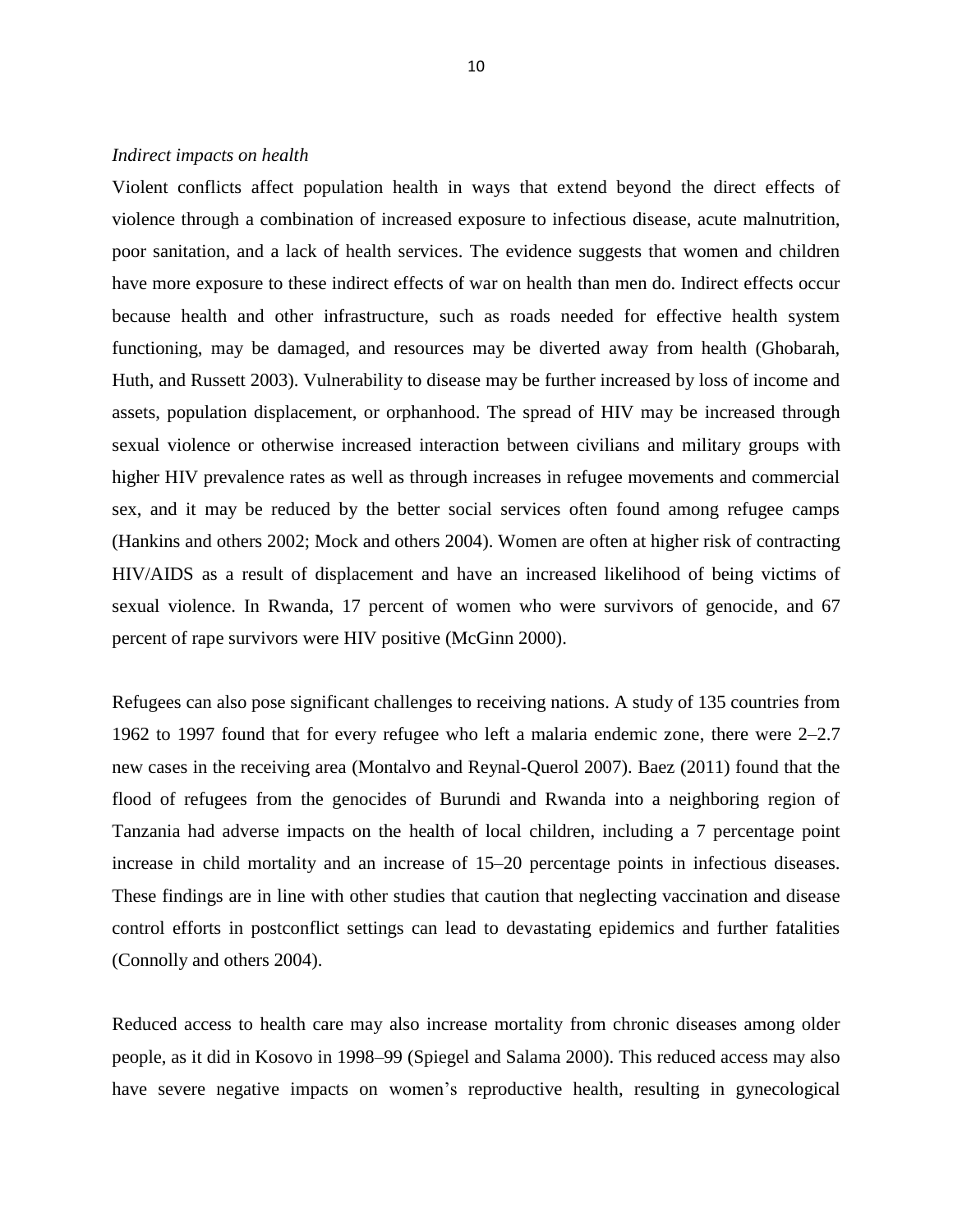problems, unwanted pregnancies, maternal mortality, obstetric fistula, and preterm babies (McGinn 2009).

Estimations of the contribution of these indirect effects has been hampered by a lack of data and difficulty establishing a satisfactory counterfactual of health outcomes in the absence of war (Murray and others 2002). In a cross-national analysis of 1999 WHO data on Disability Adjusted Life Years, Ghobarah, Huth, and Russett (2003) found that the additional burden of death and disability incurred in 1999 alone from the indirect and lingering effects of civil wars in 1991–97 was almost double the burden incurred directly and immediately from all wars in 1999. Their results are strongest for infectious diseases and traffic accidents. Overall, the authors conclude that women and children are the most common long-term victims of civil war.

Equally critical is the impact of the experiences of conflict on mental health. Several studies note poor psychosocial health after exposure to conflict, with children and adults demonstrating high levels of traumatic symptoms, stress, anxiety, aggressive behavior, and depression. However, these studies often do not identify who was exposed to trauma or compare findings with a control group that was not exposed to conflict (Ajdukovic and Ajdukovic 1999; Bayer, Klasen, and Adam 2007; Cardozo and others 2004; Husain and others 1998; Johnson and others 2008; MacMullin and Loughry 2004; Mollica and others 1997; Pham, Vinck, and Stover 2009). A meta-analysis of 25 years of research on sex differences in trauma and posttraumatic stress disorder showed that females are at greater risk of developing posttraumatic and depressive symptoms after traumatic events, whereas males report more exposure to trauma, even when comparing the frequency and severity of war trauma experienced by civilian male and female victims of war or terrorism (Tolin and Foa 2006). In one of the few studies that uses a tragic natural occurrence (i.e., random abductions by the Lord's Resistance Army) to randomize exposure to violence, Annan and others (2011) reported that women in Uganda experience greater emotional distress than men do from war violence, although men and women report similar levels of violence (approximately 25 percent of both female and male Lord's Resistance Army abductees were forced to beat, cut, or murder people). Unexpectedly, most women returning from these armed groups reintegrate socially and are psychologically resilient.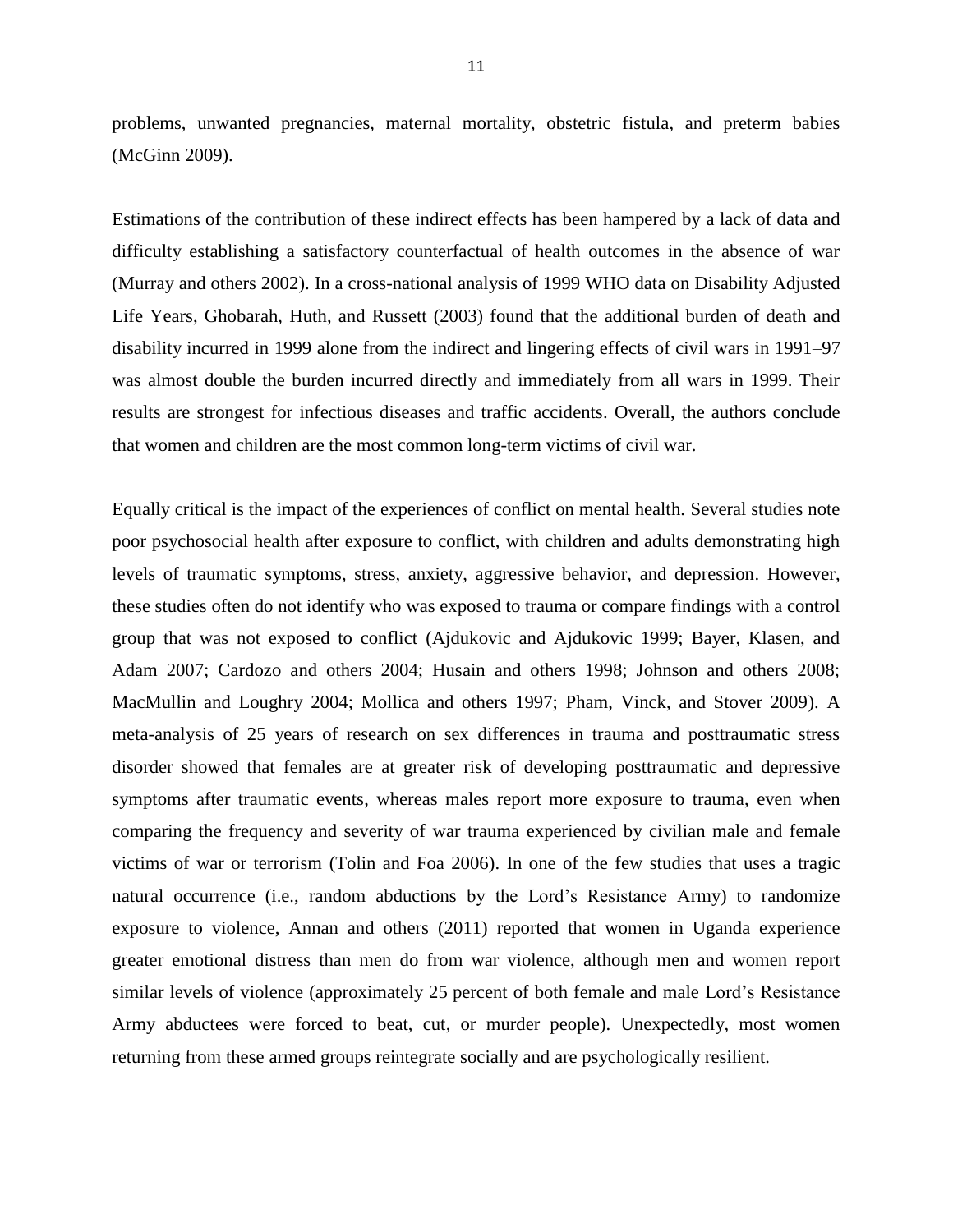### *Widowhood*

As result of the excess mortality of men, wars create widows. There is little empirical evidence on the economic status of these war widows, but the little existing evidence suggests that widows and the households that many of them head are especially vulnerable to the consequences of violent conflict. Brück and Schindler (2009) noted the need to empirically study the changes that war widowhood brings to women and households, including the formation of female-headed households and subfamilies when war widows and their children take refuge in larger, maleheaded households. These authors specifically examined the case of widows in the Rwandan genocide. Most of the more than 500,000 deaths from genocide were men, resulting in unbalanced sex ratios after the genocide. These authors found that genocide widows and their children face different and often more severe constraints in earning incomes because of the loss of economic resources tied to men, including male labor and land ownership, and the destruction of social networks. They hypothesized that widows may constitute a group of households that are affected differently by conflict and that require specific attention.

In follow-up work, Schindler (2010) compared male-headed households with households headed by widows in postgenocide rural Rwanda, controlling for the unequal distribution of size and composition between these household types. That study found that 23.3 percent of rural households are female-headed. Widow-headed households have a higher incidence of poverty and extreme poverty when compared to male-headed households, but they show a less pronounced gender division of labor, suggesting that the conflict triggered a change in traditional gender roles within the home. Schindler (2010) also showed that the work intensity of teenage girls, adult women, and widows is significantly higher in conflict regions with fewer males in the population, holding household wealth and community infrastructure constant (Schindler 2010).

A recent analysis of widows in Mali corroborates findings on the poverty and disadvantage faced by widows independent of a conflict situation, presenting evidence on potentially long-term negative consequences for children, particularly girl children (in terms of nutritional status), even when a widow remarries (van de Walle 2011). Widowhood is also strongly associated in developing countries with poor mental health (Das, Friedman, and Mckenzie 2008). The welfare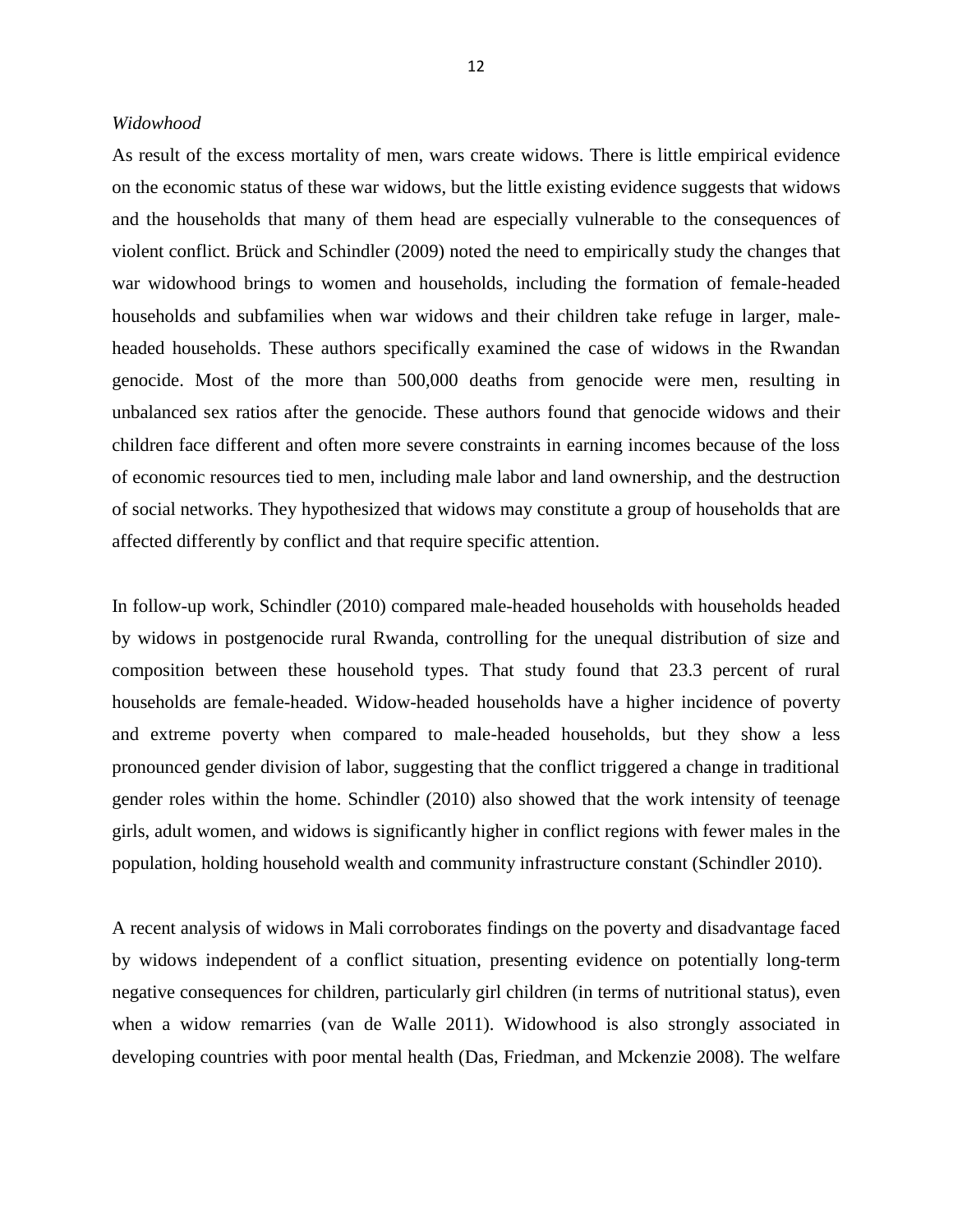costs of male deaths due to conflict may be reproduced intergenerationally through the constraints faced by widows.

#### *Sexual and gender-based violence*

Sexual violence (rape and sexual abuse) and other forms of gender-based violence (domestic abuse and beatings) have become distressingly common features associated with violent conflict, although it is extremely difficult to obtain reliable estimates of their incidence and prevalence. These types of violence can be a direct weapon of war used for ethnic cleansing and for punishing opponents, although carefully collected evidence questions the extent to which such violence has occurred. More commonly, this type of violence may be a crime of opportunity facilitated by the general breakdown of social order, a climate of impunity, and the contagion effect of war violence. Such violence has been widely reported, for example, in the former Yugoslavia in the mid-1990s, where it is estimated that 20,000 women were raped; the Rwandan genocide in 1994, with estimates that approximately 300,000 to 400,000 women suffered rape; Somalia in the early 1990s; the conflict in Kashmir; the 15-year-long civil war in Peru; and the recent civil war in Sudan (See, for example, McGinn 2000; El Jack 2003; Human Rights Watch 1995, 1996; McGinn 2000; Swiss and Giller 1993). A global review of 50 countries found significant increases in gender-based violence following major wars (World Bank 2011).

Estimates of sexual and gender-based violence can suffer in both wartime and peacetime from serious underreporting (i.e., because people are unwilling or afraid to report gender-based violence, especially when the perpetrator is a family member) or overreporting, when incidence statistics are inflated because reporting improves with time (Nordås and Cohen 2011). This situation also occurs in peacetime, making it very difficult to accurately assess the increases in sexual and gender-based violence that are associated with conflict.

Recent evidence highlights variations in the prevalence of sexual and gender-based violence in war situations and relates this variation to combatant norms and group cohesion. This evidence shows that Bosnia and Rwanda are anomalous cases of wartime rape being used as a war weapon for ethnic cleansing. In most other cases, sexual and gender-based violence is a crime of opportunity that is often committed by relatives rather than strangers (Wood 2009, 2006). A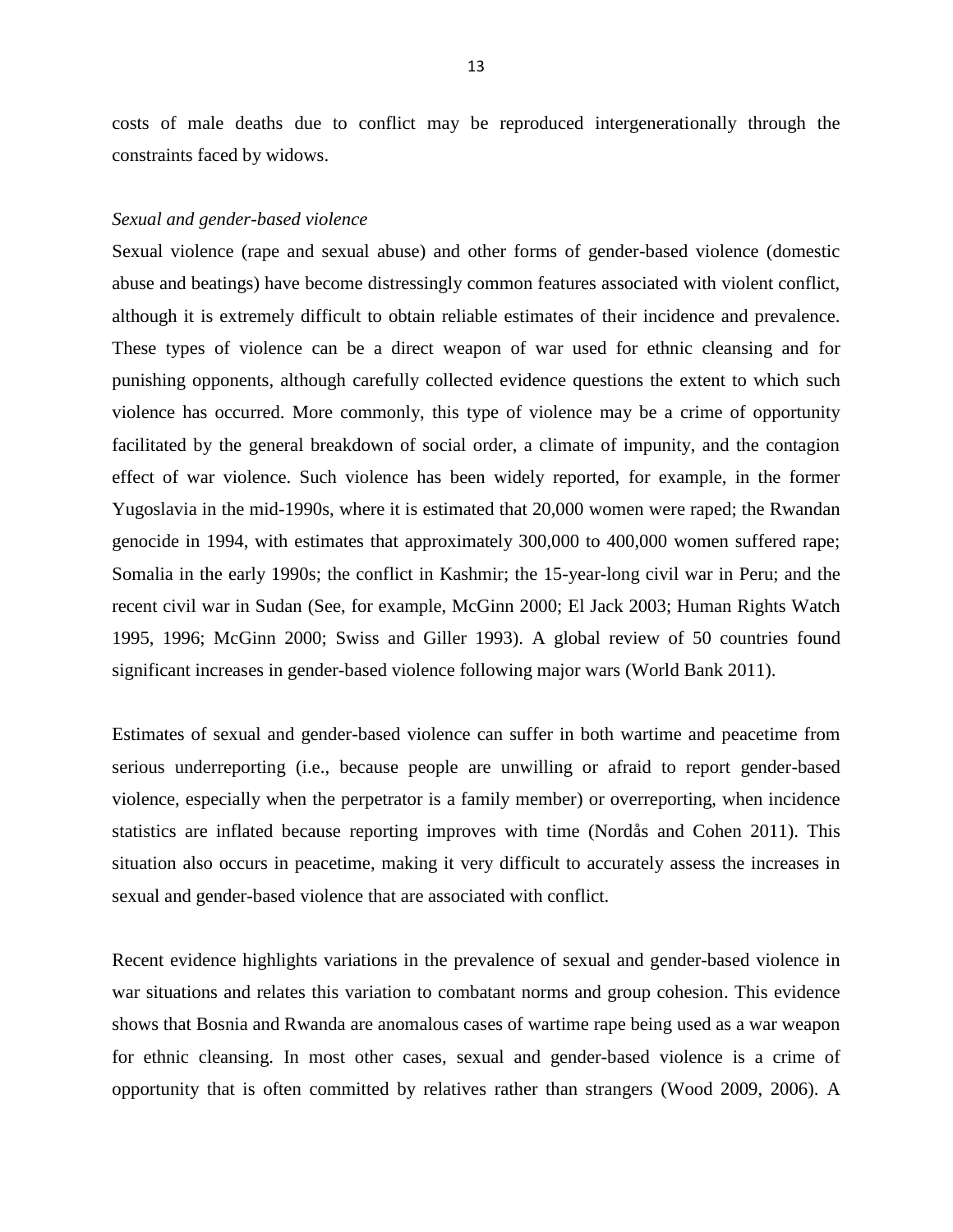study of sexual violence in a pediatric ward in Goma, Democratic Republic of the Congo, showed the predominance of domestic sexual violence over militarized rape. Of 500 pediatric cases treated for sexual violence at the hospital (2006–2008), nearly all were females between the ages of 10 and 18 (Kalisya and others 2011). Also in the Democratic Republic of the Congo, the results of a population-based household survey with a randomly assigned module on sexual violence (a subsample of 3,436 women) yielded a very high prevalence of rape—an estimate of more than 400,000 women were raped in the 12 months prior to the 2007 survey—and showed that the most pervasive form of sexual violence was from intimate partners and that the most conflict-affected provinces were at higher risk of sexual violence (Peterman, Palermo, and Bredenkamp 2011).

A population-based random cluster survey of adults in Liberia (conducted in 2008) is one of the few quantitative studies on the legacy of sexual violence in conflict situations. The study showed that both female and male combatants who experienced sexual violence (42 percent of all female combatants and 33 percent of all male combatants) had worse mental health outcomes than noncombatants and former combatants who did not suffer sexual violence (Johnson and others 2008). This study made the important observation that men are also victims of sexual violence in conflict situations, but their victimization is largely underreported. The empirical literature on the consequences of domestic violence in peacetime has shown lower productivity and earnings among female victims of intimate partner violence (Morrison and Orlando 1999). Sexual and gender-based violence triggered by conflict may have similar economic outcomes, trapping victims and their families in poverty. It may also have psychosocial and reproductive health consequences. Research that tracks sexual and gender-based violence victims over time alongside appropriate controls is needed to assess the full consequences of violent conflict and to design appropriate interventions.

# *Migration and displacement*

Violent conflict sometimes disrupts normal life to the extent that people are forced to move elsewhere in the hope of finding more secure conditions for themselves and their families. These movements are sometimes massive, as was the case in Mozambique, where residents of approximately half of all households were internally displaced or were refugees by the end of the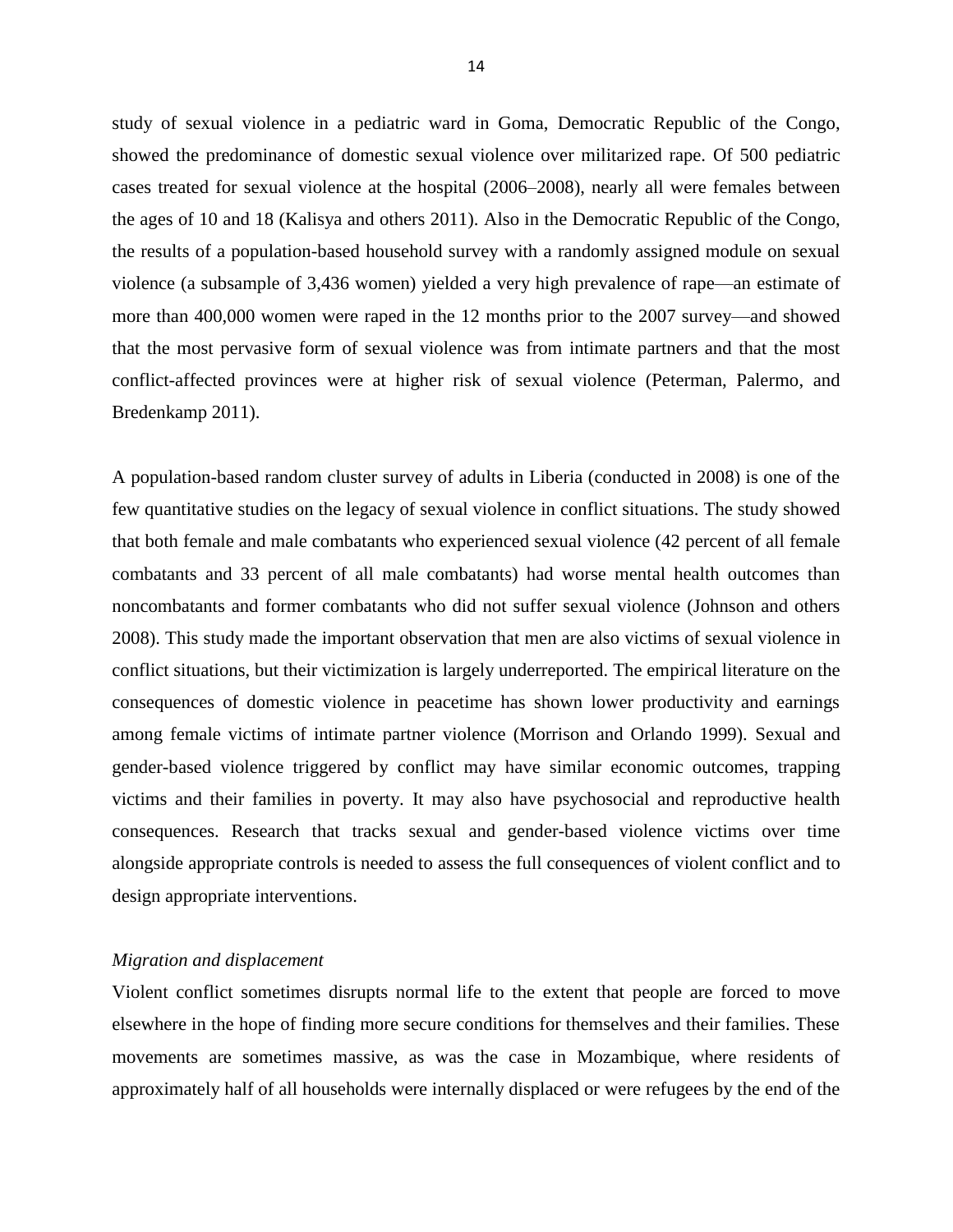war (Brück 2006). By the end of 2009, it is estimated that 42 million people had been forced to leave or flee their homes due to violence—15 million refugees outside their country of residence and 27 million internally displaced persons, with women and children comprising 80 percent of all refugees and internally displaced people (World Bank 2011). Such circumstances leave women almost entirely alone to care for their families under very difficult circumstances.

Displaced people typically face significant asset losses and major economic and social difficulties in the resettlement process. By cutting off large numbers of people from economic opportunities, internal conflict can lead to a vicious cycle of displacement and household poverty from which it is difficult to escape. This situation is made worse by the destruction of social networks and the consequent depletion of important elements of people's social, economic, and political capital, including the previously mentioned constraints that accompany widowhood and female headship.

In Colombia, internal displacement has both income- and gender-differential labor effects. Annual labor income among displaced persons fell by 80 percent and recovered to only half of its predisplacement level after more than a year (Ibanez and Moya 2010). Displaced females work longer hours, earn similar wages, and contribute in larger proportions to household earnings than do rural women who do not move, but this increased contribution does not seem to strengthen their household bargaining power (Calderon and others 2011). Researchers have observed increased domestic violence against women and violent punishment of children, both of which may be related to the traumatic events that led to displacement.

Kondylis (2010) found that in Bosnia, more able individuals are more likely to be displaced but are less likely to find work after displacement than the remaining population. In a study of the economic performance of people who returned to Rwanda after its 1997 resettlement policy for refugees from previous conflicts, Kondylis (2008) found that returns to farm labor are higher for returnees relative to stayers and suggested that such higher returns occur because upon their return from conflict-induced exile, returnees are more motivated to increase their economic performance. There may also be a positive selection into refugee status among more able individuals than observed in Bosnia.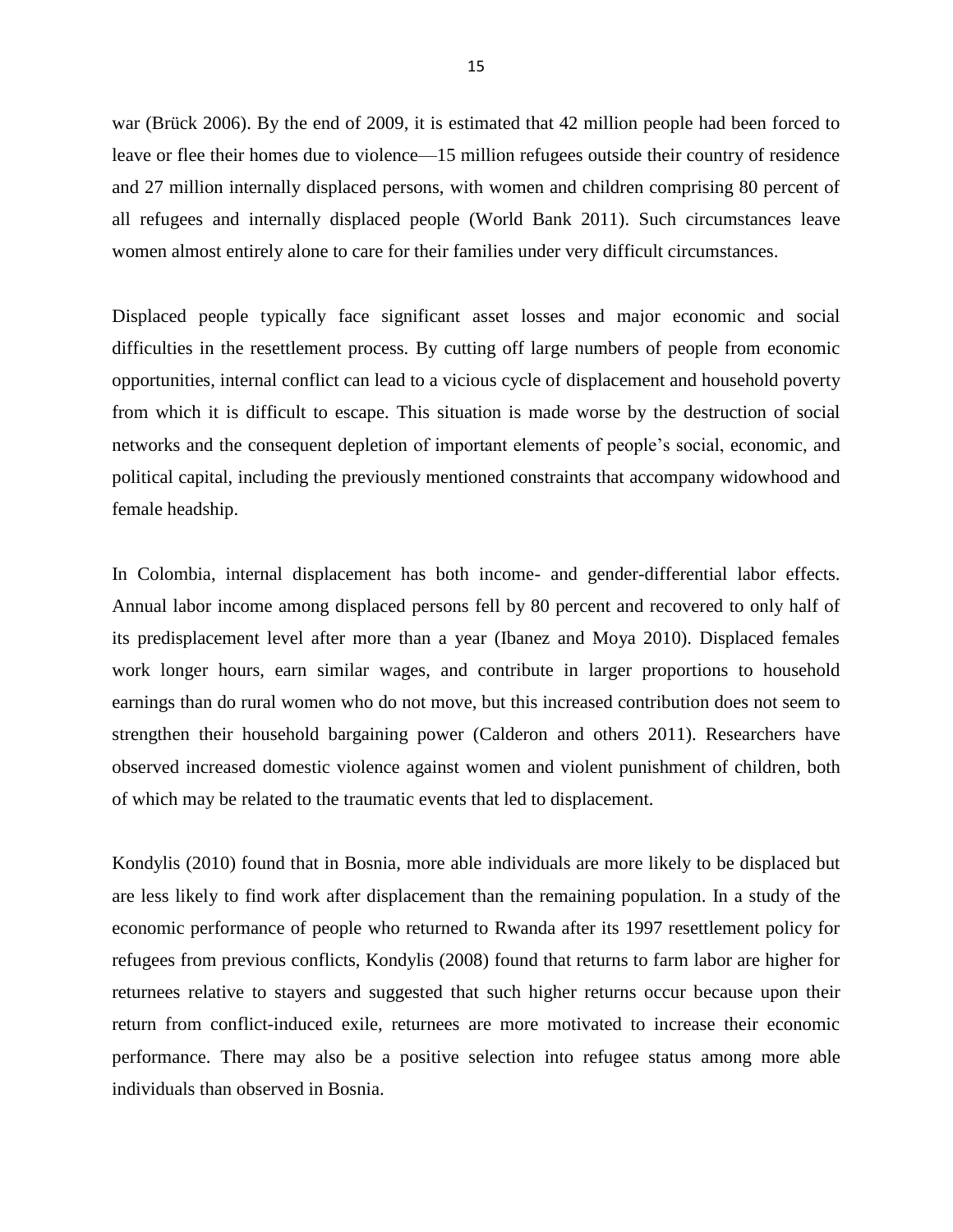Despite generally bleak conditions, refugee camps can sometimes offer better services than those available in the refugees' places of origin. However, people may linger in refugee camps as internally displaced people for years, if not decades. One review of global displacement trends estimated the average length of displacement at 14 years (Norwegian Refugee Council 2004). In some settings (e.g., Burma, southern Sudan, Burundi), higher proportions of refugee children were in school than those who stayed behind. Examining the 10 settings that produced the largest number of refugees as of 2002, the Women's Commission for Refugee Women and Children (2004) found that among refugees, enrollment levels decrease after grade 4 for both boys and girls, with gender differentials steadily increasing; enrollment rates were 20 percent higher among boys than girls in first grade and were nearly twice as high at the secondary level. Refugees and the internally displaced reflect highly gender-specific consequences of violent conflict and civil wars.

# *Asset and income loss*

Conflicts impose shocks on the population. Recent empirical literature has begun to measure the substantial costs of violent conflict on economies and communities. These costs encompass the most immediate and observable consequences of war, such as damage to the national productive structure and the redirection of resources from productive to military uses, as well as more indirect effects on households' assets and income and other attributes of economic well-being.

Violent conflict damages public resources and services (World Bank 2011). It destroys school infrastructure, displaces teachers, and interrupts schooling, often for years. In Sudan, the destruction of infrastructure included the destruction and closure of schools and hospitals. Immunization, preventive medicine, and malaria eradication services stopped completely in the south, and malnutrition affected most of the children in the region (Teodosijevic 2003). Violent conflict also damages transportation networks and other infrastructure, crippling production in the primary and secondary sectors. In Mozambique, rail and other rural infrastructure were severely affected (Brück 2006). As the government shifts expenditure toward the military, public investment and expenditure on maintenance experience pressure that further deteriorates public infrastructure. The postconflict legacy of these effects can be extensive.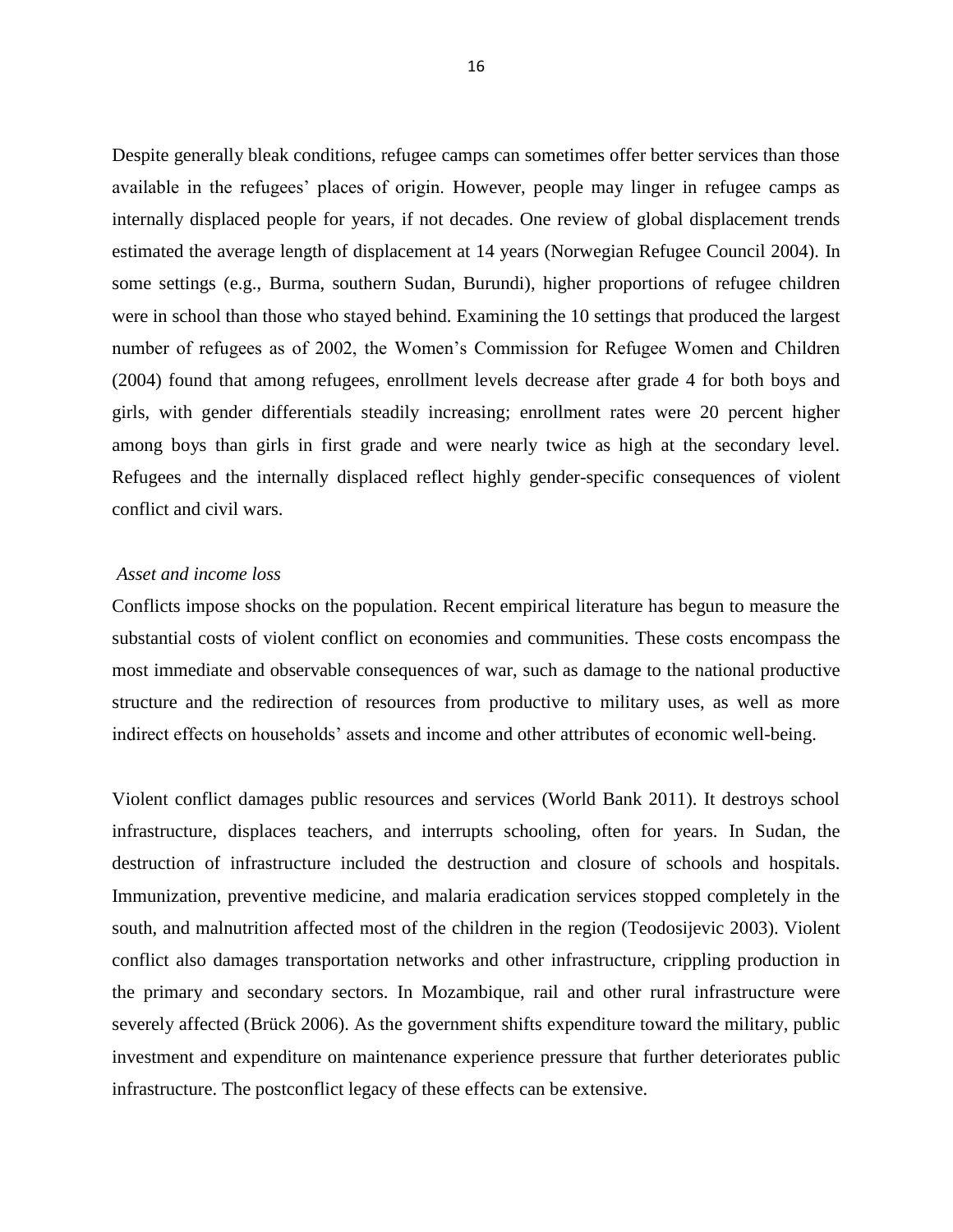Private assets are also lost or destroyed during fighting and looting. These assets include houses, land, utensils, livestock, and other productive assets. Livestock is a key form of savings and an insurance substitute in many developing countries that helps to smooth consumption in adverse times. Agricultural production was badly affected during the war in Mozambique, and 80 percent of cattle stock was lost (Brück 2006). In northern Uganda, many people lost all of their cattle, homes, and assets (Gersony 1997; Annan and others 2006). During the 1994 Rwandan genocide, the average cattle stock was halved, and 12 percent of households lost their homes (Berlage and others (2003) In Tajikistan, the civil war damaged the homes and livelihoods of 7 percent of households between 1992 and 1998 (Shemyakina 2011). The Burundi conflict in the 1990s was accompanied by severe asset depletion (Bundervoet and Verwimp 2005). In Colombia, violence significantly affected the efficiency of farm holdings as a result of the disruption of rural labor markets and limits imposed on the operation of larger farms (Gonzalez and Lopez 2007).

These losses can impoverish societies and create or entrench household poverty, leading to persistent cycles of war and poverty (Justino 2006, Forthcoming). However, armed conflict can also result in new opportunities, such as firms and households that take advantage of the redistribution of assets that often follows conflict (Justino Forthcoming).

The ability of households to respond and adapt to the asset and income shocks of war depends on a number of factors, including the often overlooked issue of civilian agency (Justino Forthcoming). Women are often severely asset and land constrained, making it difficult for them to manage farms and households in the absence or death of men. However, women are resourceful and can play important roles in helping households adapt to the shocks of war. Gender roles and inequality are clearly important in terms of how individuals and households experience the loss of assets and income during conflict and how they accommodate these losses. These factors help to explain the interaction between violent conflict and poverty and the channels through which violent conflict can perpetuate household poverty, as described in the section below on second-round impacts.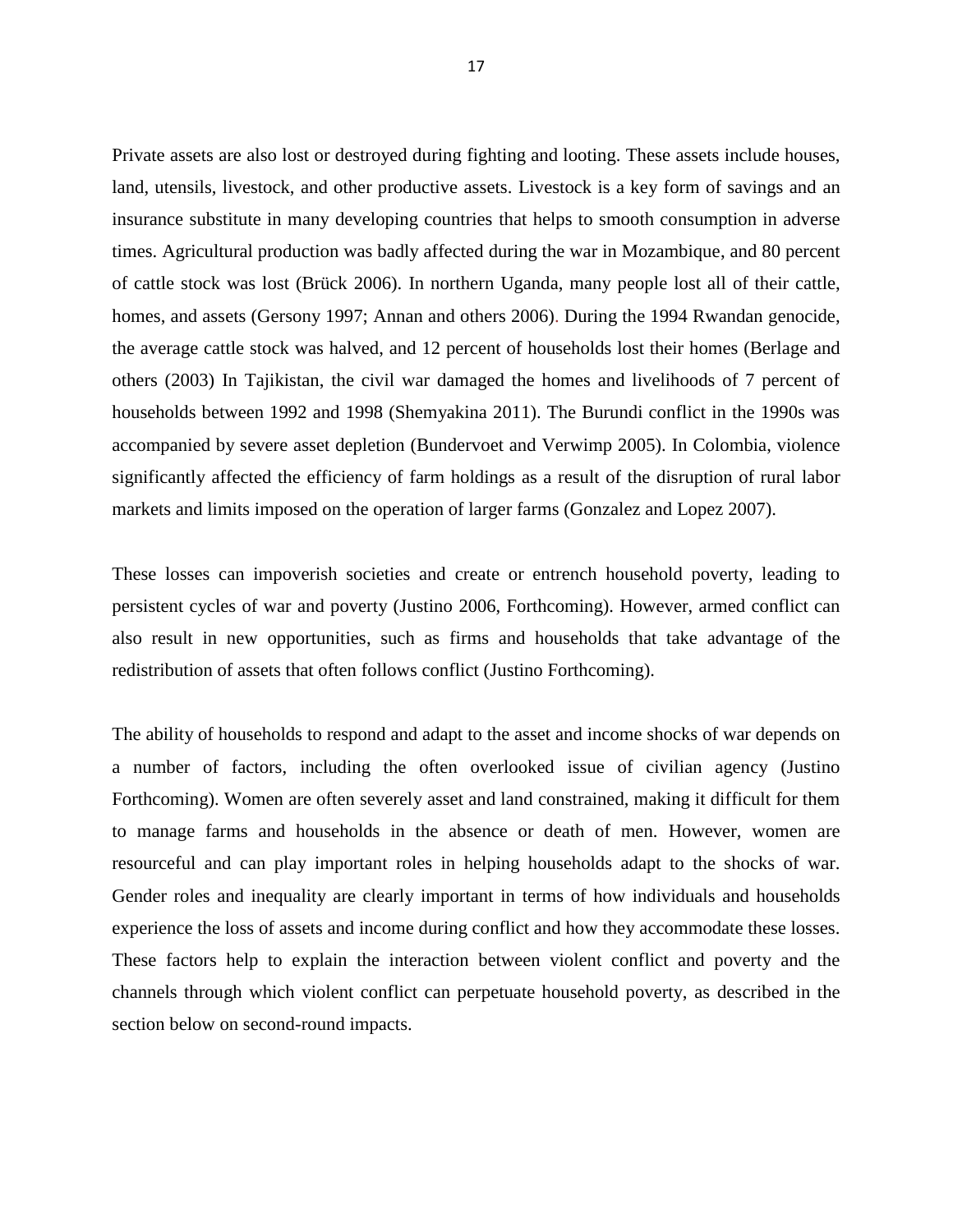# **4. Second-Round Impacts of Violent Conflict**

The massive human losses from violent conflict can exacerbate gender inequalities, as described above, but other impacts of violent conflict can reduce these inequalities by altering the landscape of opportunities available to women. Several studies have found that households recover some of their earlier economic indices (often roughly measured) within years or decades and manage to limit the damage to human capital accumulation and losses to family members. In Sierra Leone, households' experiences of war victimization during the 12-year period of civil war from 1991 to 2002 had no strong or consistent association with households' assets, although the study only examined ownership of a stove or radio in 2005 (Bellows and Miguel 2006). In Rwanda, McKay and Loveridge (2005) and Justino and Verwimp (2006) found that per capita GDP reached its pregenocide level less than 10 years after the genocide but with increasing levels of inequality.

However, other studies have found longer-term impoverishment following violent conflict, especially for low-income households. In a small panel of rural households in Rwanda, Justino and Vervimp (2006) found that households whose dwelling was destroyed or who lost land experienced a significant decrease in average incomes. They found a 15 percentage point increase in households that were classified as extremely poor between 1990 and 2002. In a large cross-sectional study, McKay and Loveridge (2005) found that rural incomes in Rwanda had recovered to their (very low) 1990 preconflict levels by 2000. However, this recovery was due largely to the improved position of the richer households, who could take skilled labor jobs. In contrast, income levels did not recover for nearly 70 percent of the rural population (especially for the poorest 30 percent), who had small landholdings and little access to wage income.

The way that households recover from the shocks produced by violent conflict is part of their adaptive responses, and women often assume the primary responsibility for ensuring the survival of families. Women take over this pivotal economic role especially when working-aged males have died or have joined (or been forced to join) fighting units and when families are forced to move internally or to another country, and women and children form the majority of those displaced (World Bank 2011).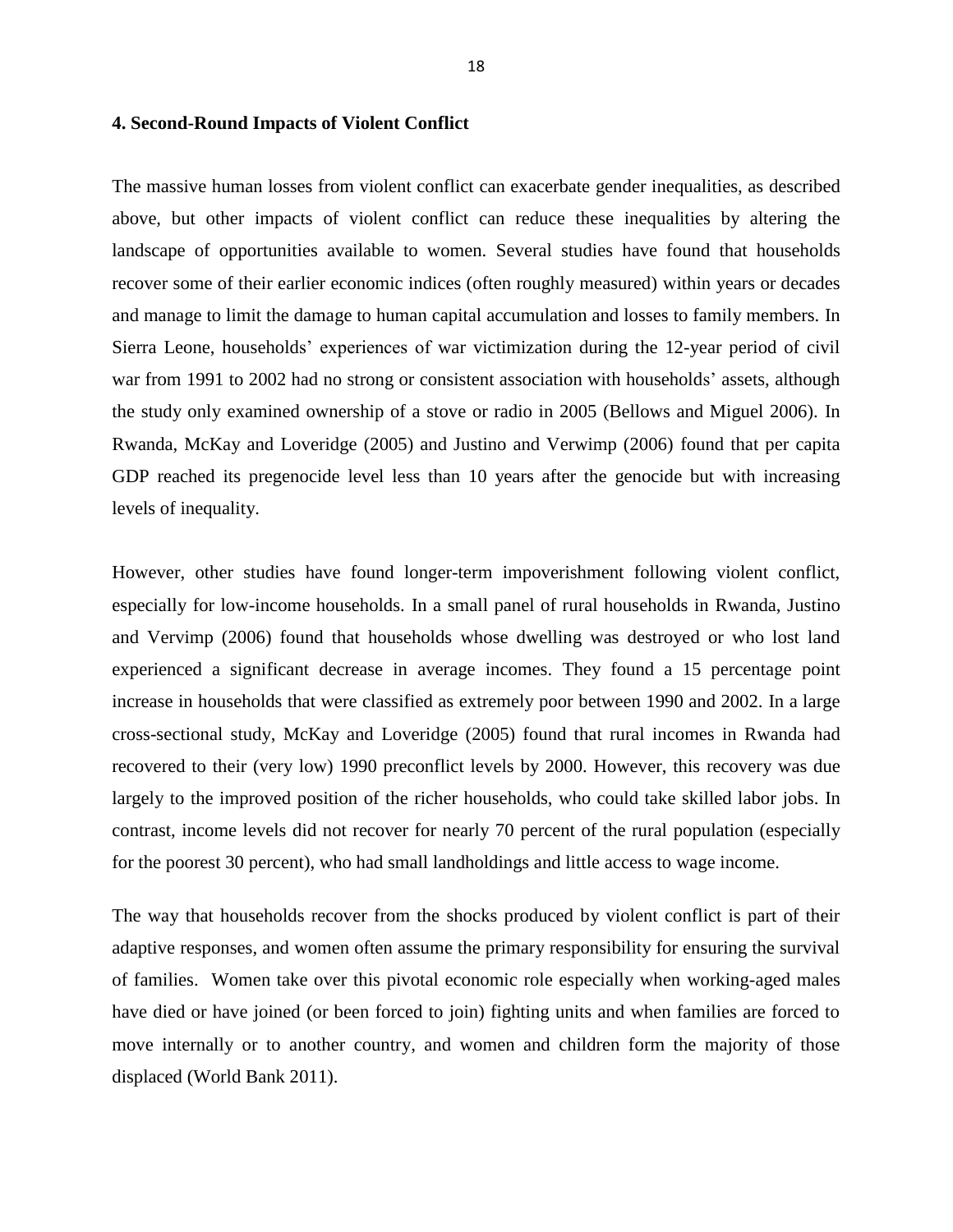Below, we review the empirical evidence on some of the second-round impacts of violent conflict on individuals and households. These impacts are associated with responses that differ by gender, including adaptive responses by households to the violent shock. The demographic changes triggered by the sex-unbalanced mortality and morbidity of conflict alter or change marriage and fertility patterns and create opportunities for political participation among those who have been formally excluded. These changes are reviewed next. The destruction of assets and the disruption of state and market institutions due to conflict require households to accommodate sudden sharp declines in household income and consumption. Households reallocate labor between the genders and reallocate resources assigned to children's well-being to cope with the aftermath of these conflicts.

#### *Changes in marriage and fertility*

People in conflict zones alter marriage and childbearing patterns to minimize the disruptive effects of conflict on their household economy. Households that experience a decrease in income often defer marriage expenditures and childbearing until times are better. This phenomenon has been found in studies of the effects of armed conflict and in many studies of economic shocks. For example, Jayaraman, Gebreselassie, and Chandrasekhar (2009) found that in Rwanda, women living in areas that were more exposed to violent conflict during the 1994 genocide (as measured by the proportion of sibling deaths in 1994) were more likely to marry and have children later than those living in clusters that experienced less violence. Fertility can be depressed as a result of lower coital frequency, as couples are separated by male out-migration and male combat duties, and poor nutritional status and stress lower fecundity and increase spontaneous abortions (Blanc 2004).

Conflict has an additional dimension beyond other kinds of shocks in that conflict-related excess male mortality creates shortages of potential grooms. This situation may increase the search and dowry costs incurred by women's families, as Shemyakina (2009) found in Tajikistan, where women of marriageable age who lived in conflict-affected areas were one-third less likely to be married than women in less affected areas. In Cambodia, a rebound in marriage occurred after the war but could not be sustained due to a shortage of young men of marriageable age (Heuveline and Poch 2007). The shortage of grooms may lead to changes in marriage practices,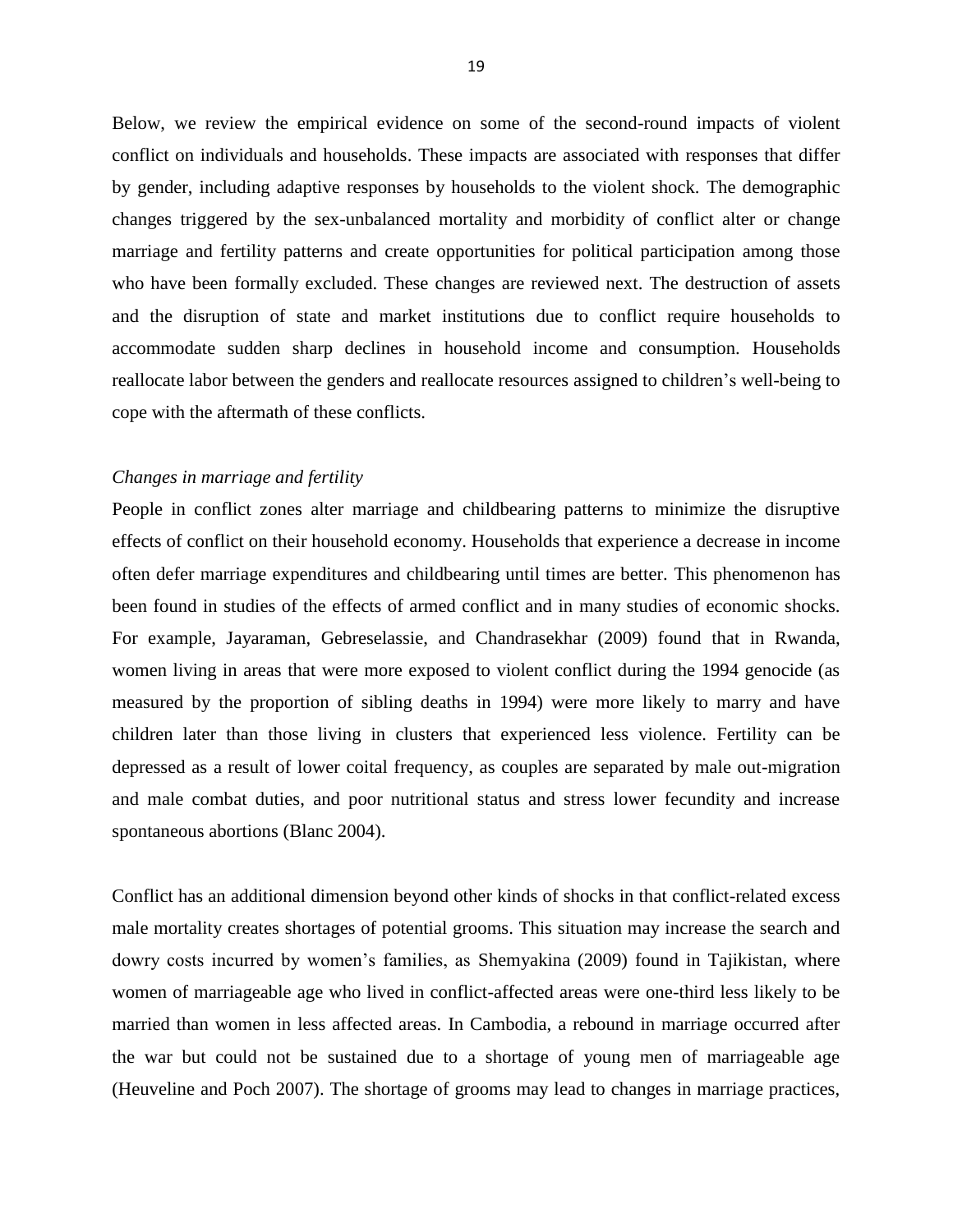such as an increase in polygamous marriages and informal unions. For instance, in the case of Colombia, the impact of male mortality due to internal conflict is partially responsible for the increasingly high frequency of consensual unions and, potentially, for female rural to urban migration (Holland and Ferguson 2006).

Fertility is frequently found to rebound once a crisis recedes. In Cambodia, fertility fell by 30 percent during the Khmer Rouge period, but it nearly doubled two years after the fall of the regime and remained above prewar levels for several years (Heuveline and Poch 2007). In Ethiopia, annual conception probabilities fell sharply in crisis years during the 1970–1982 conflict and resumed a more gradual secular decline after 1982, as the country's demographic transition proceeded (Lindstrom and Berhanu 1999). In Angola, Agadjanian and Prata (2001) found that fertility dropped when hostilities peaked and rebounded in periods of peacefulness, and these fluctuations were stronger in regions that were more affected by the fighting.

Alternately, conflict may lead to increased fertility when besieged ethnic or religious groups feel the need to increase their numbers. For example, among the Palestinian population, fertility is substantially higher than would be expected from their level of socio-economic development (DellaPergola 2001). Families may seek to replace children lost during conflict-related disruption. Some years after the conflict in Rwanda, the number of surviving children among displaced populations was similar to that of the nondisplaced populations (Verwimp and van Bavel 2004). The displaced populations had higher fertility, but this increased fertility was offset by their children's lower chances of survival. Similarly, 30 years after the end of the Khmer Rouge period in Cambodia, Heuveline and Poch (2007) found virtually no difference in the number of surviving children between women who lost children during that period and those who did not, despite the conflict-related shortage of men.

#### *Political and civic participation*

Evidence suggests that violent conflict can trigger unexpectedly positive civic and political behaviors by women and other groups in the population who are largely excluded from participating in civic and political life during peacetime. Experiences of war violence are highly correlated with greater levels of social capital, community engagement, and peaceful political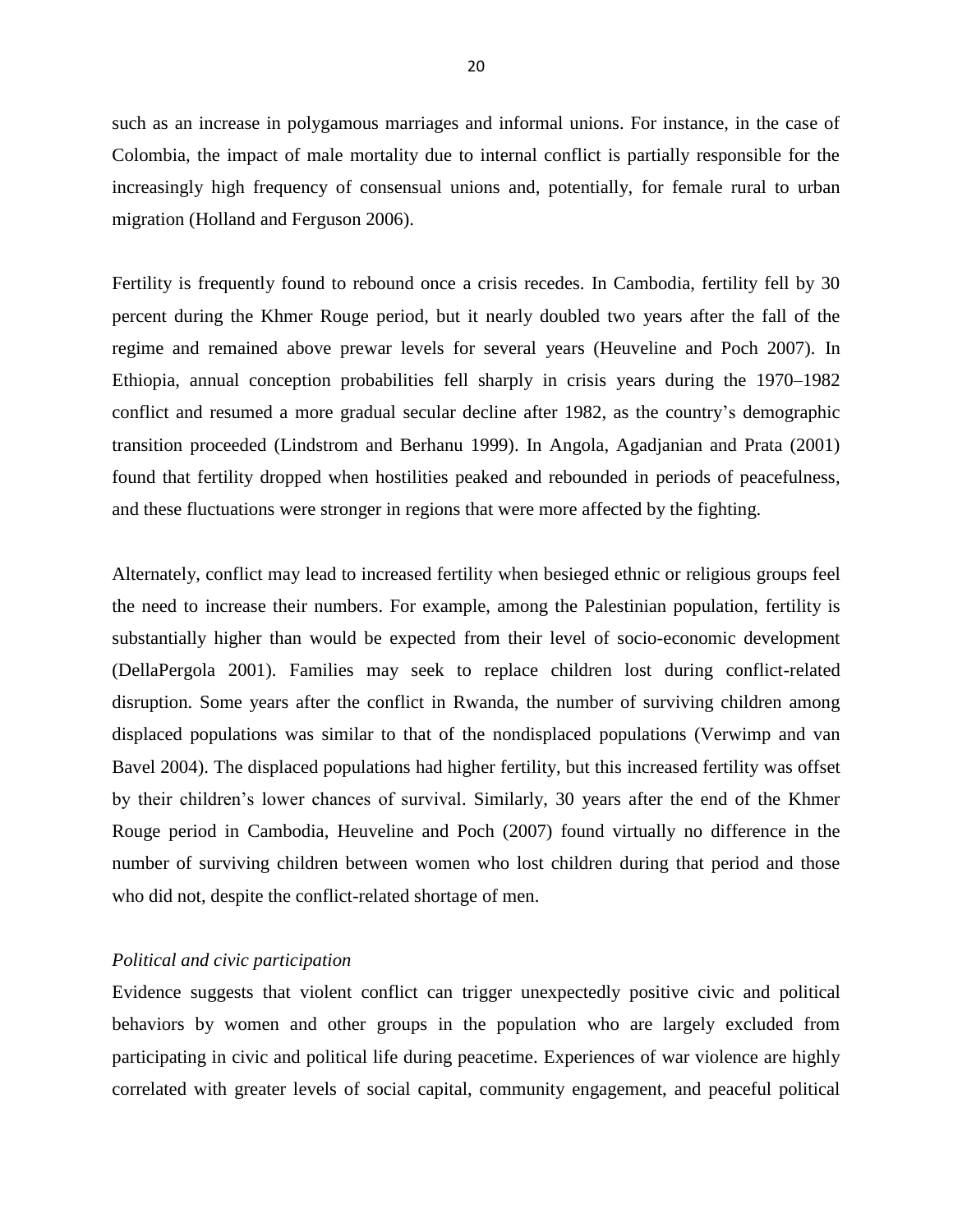engagement. Carmil and Breznitz (1991) found that exposure to war led to greater political activism among groups such as Jewish Holocaust survivors and Palestinian victims of bombardment (Punamäki, Qouta, and El Sarraj 1997). Regarding El Salvador, Wood (2003) argued that government violence prompted its victims to support and even join opposition forces out of moral outrage. Similarly, in Sierra Leone, Bellows and Miguel (2006, 2009) found that individuals living in households that experienced mortality, injury, or displacement due to war are more likely to be politically active and to participate in local collective action, as evidenced by voting, attending community meetings, being more politically knowledgeable and engaging in community maintenance projects.

These findings extend to ex-combatants. Employing survey data from northern Uganda, where rebel recruitment generated quasi-experimental variation in people who were conscripted, Blattman (2009) found that abduction leads to greater postwar political participation, with a 27 percent increase in the likelihood of voting and a doubling of the likelihood of being a community leader among former abductees. Ex-combatants were also nearly twice as likely to participate in youth peace clubs. Many of the abductions were brief, especially among those younger than 11 or older than 20 years. However, the average duration of abduction was 15.3 months, and the average abductee reported receiving, witnessing, or perpetrating 11 violent acts (Blattman 2009, 233). Abductees who witnessed the most violence were also most likely to participate politically later in life. However, abduction does not generally affect nonpolitical forms of social activity, suggesting that the effects of war on participation may be uniquely political.

Another positive outcome of peace processes and political transitions has been women's increased participation in civil and political life. As survivors of conflict, the expansion of women's roles in postconflict reconstruction often leads to the emergence of women's organizations and networks. Through these organizations and networks, women mobilize to integrate a gendered perspective and women's representation into peace negotiations and throughout the post‐conflict period (World Bank 2011). In Haiti, Liberia, Nicaragua, and Sierra Leone, for instance, transitional governments introduced female staffing and gender-specific service in the police force (World Bank 2011). In Timor-Leste, the transitional administration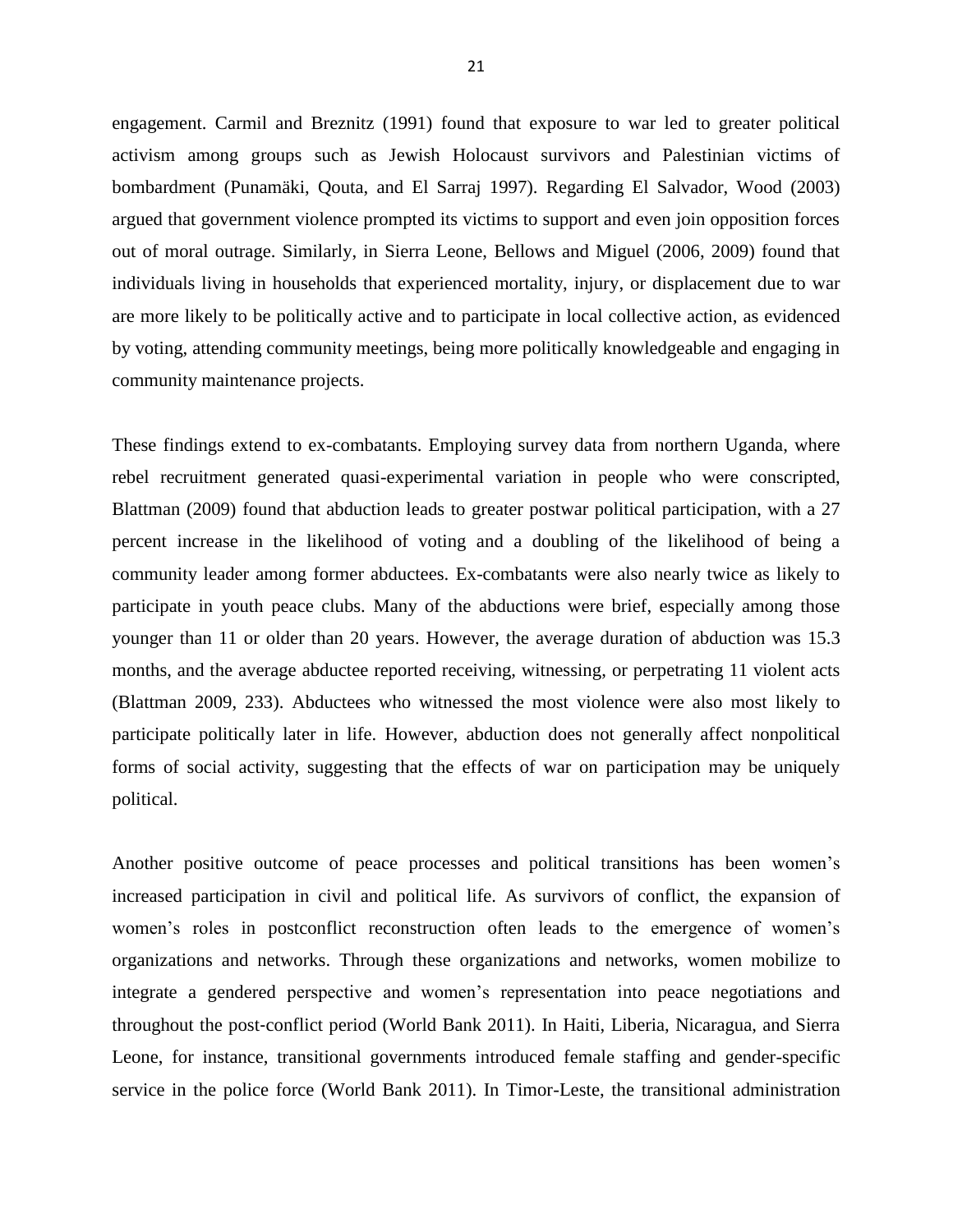supported by the United Nations engaged women in rebuilding public institutions (UNIFEM 2009, 30–31). The new constitutions in Uganda, Burundi, the Democratic Republic of the Congo, and Nepal adopted affirmative action mechanisms, especially quotas and cooptation systems, to help empower women economically and politically.

### *Labor reallocation*

The loss of men in conflict and declines in household income trigger changes in the household allocation of labor. These changes include women's increased participation in the labor market, the so-called "added worker" effect in which women join the workforce to help families weather income shocks and compensate for the absence of an earning spouse or partner. Studies in industrialized countries suggest that the added worker effect was strong during the World Wars and the Great Depression, but it has become less important over time as women's status in the labor market has improved (Acemoglu, Autor, and Lyle 2004). In developing countries, however, recent evidence suggests that aggregate economic shocks yield added worker effects for women in low-income countries and low-income households, whereas "discouraged worker" effects seem to prevail for women in high-income countries and high-income households (Sabarwal, Sinha and Buvinic 2010). For instance, analyzing DHS data for 66 countries over 21 years (1985–2006), Bhalotra and Umana (2009) found that women with more education often reduce their labor force participation in response to income shocks, whereas women with less education increase their participation.

In line with the above findings on economic shocks, a study in Rwanda (Schindler 2010) observed increased labor intensity among teenage girls and adult women in districts with low sex ratios, indicating the absence of males as result of the war. Fernandez, Ibanez, and Pena (2011) found that better-off agricultural households that are targets of violence in Colombia expand their labor market supply and shift to off-farm employment to compensate for the decline in household income produced by the violent shock. Men in these wealthier Colombian households are more likely to participate in off-farm nonagricultural work, although this work does not fully compensate for drops in consumption. Women attempt to find off-farm work, but with little apparent success. A related study of civilian displacement as result of violent conflict in Colombia (previously cited in this review) found increased labor force participation among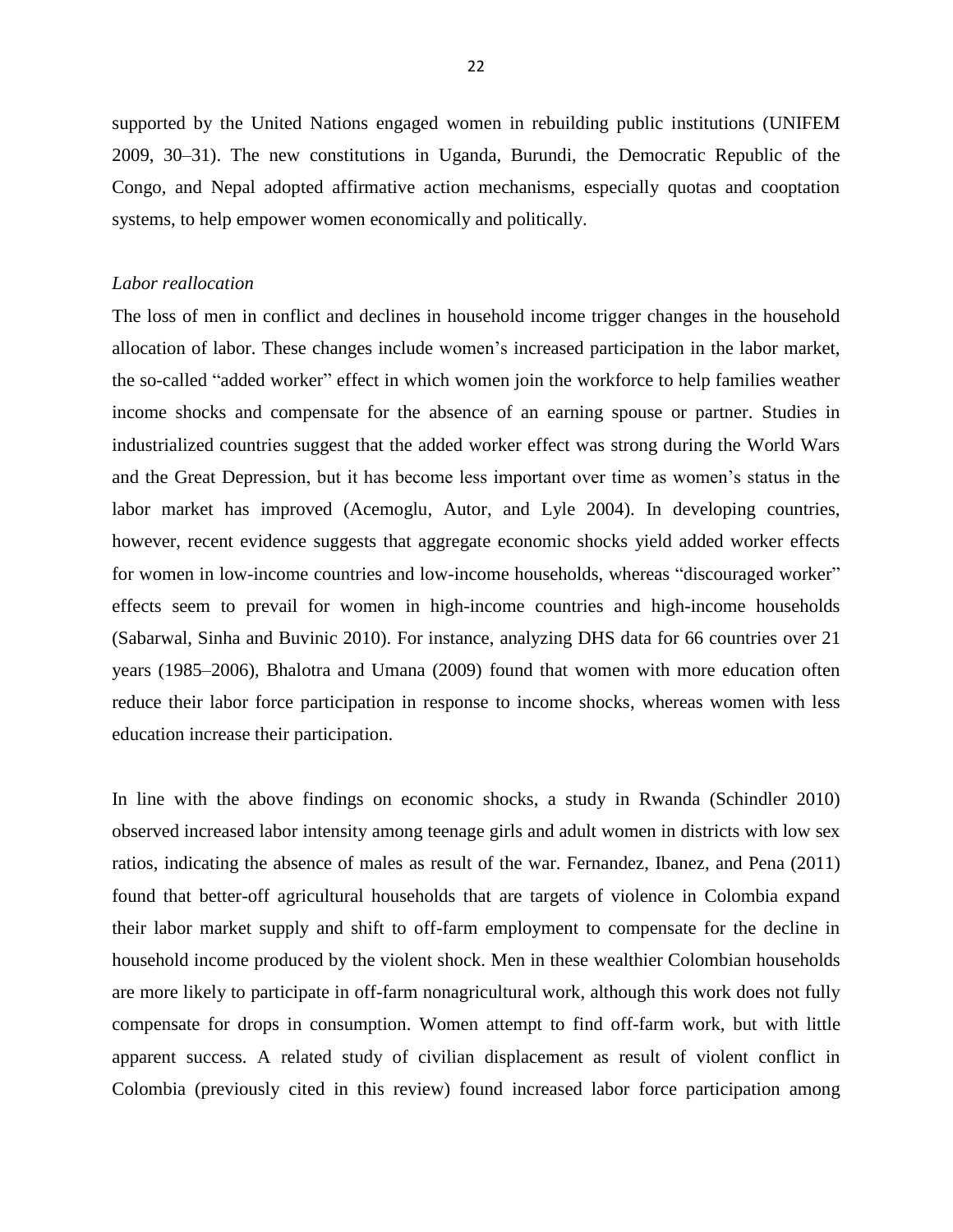forcefully displaced females compared to rural women who remain in rural areas and reduced participation among displaced males, but the study did not test for added worker effects (Calderon, Gáfaro, and Ibáñez 2011). If added worker effects were significant and these displaced households were low-income households, the results of these two studies of Colombia would be consistent with the findings in the literature on differential labor market allocations by gender in response to shocks for low-income versus high-income groups.

#### *Children's human capital*

Violent conflict negatively affects children's health and schooling. Although households attempt to mitigate this impact (often with remarkable success, under the circumstances), children's life opportunities are typically negatively affected because poor health and schooling outcomes for children can translate into significant differences in their lifetime earnings. Child stunting may be the most persistent negative economic effect of violent conflict. Bundervoet, Verwimp, and Akresh (2009, 558) estimated that the impact of child stunting from the Burundi conflict could translate into as much as a 20.5 percent reduction in adult wages. In terms of schooling, Ichino and Winter-Ebmer (2004) estimated that German and Austrian children lost approximately 0.2 years of schooling, on average, during the Second World War, with stronger effects for those with less-educated parents. This loss of schooling translates into a long-term loss of earnings of 2–3 percent, which, even in the 1980s, may have amounted to 0.8 percent of the GDP.

# *Health*

Children are especially vulnerable to worsening health conditions during and after conflict periods. Hoeffler and Reynal-Queral (2003) found that a five-year war is associated with a 13 percent increase in infant mortality, an effect that persists during the first five years of peace. After decreasing during the decade of the 1980s, the infant mortality rate in south-central Iraq nearly doubled in 1991 and remained at this level throughout much of the 1990s (Ali and others 2003). Parental education can help, but only to a point. In Ethiopia, parental education is associated with lower child mortality in low-conflict areas but is less protective in high-conflict areas, perhaps because of acute distress caused by conflict (Kiros and Hogan 2001). Toole (2000) noted a lack of evidence suggesting any consistent female (or male) disadvantage in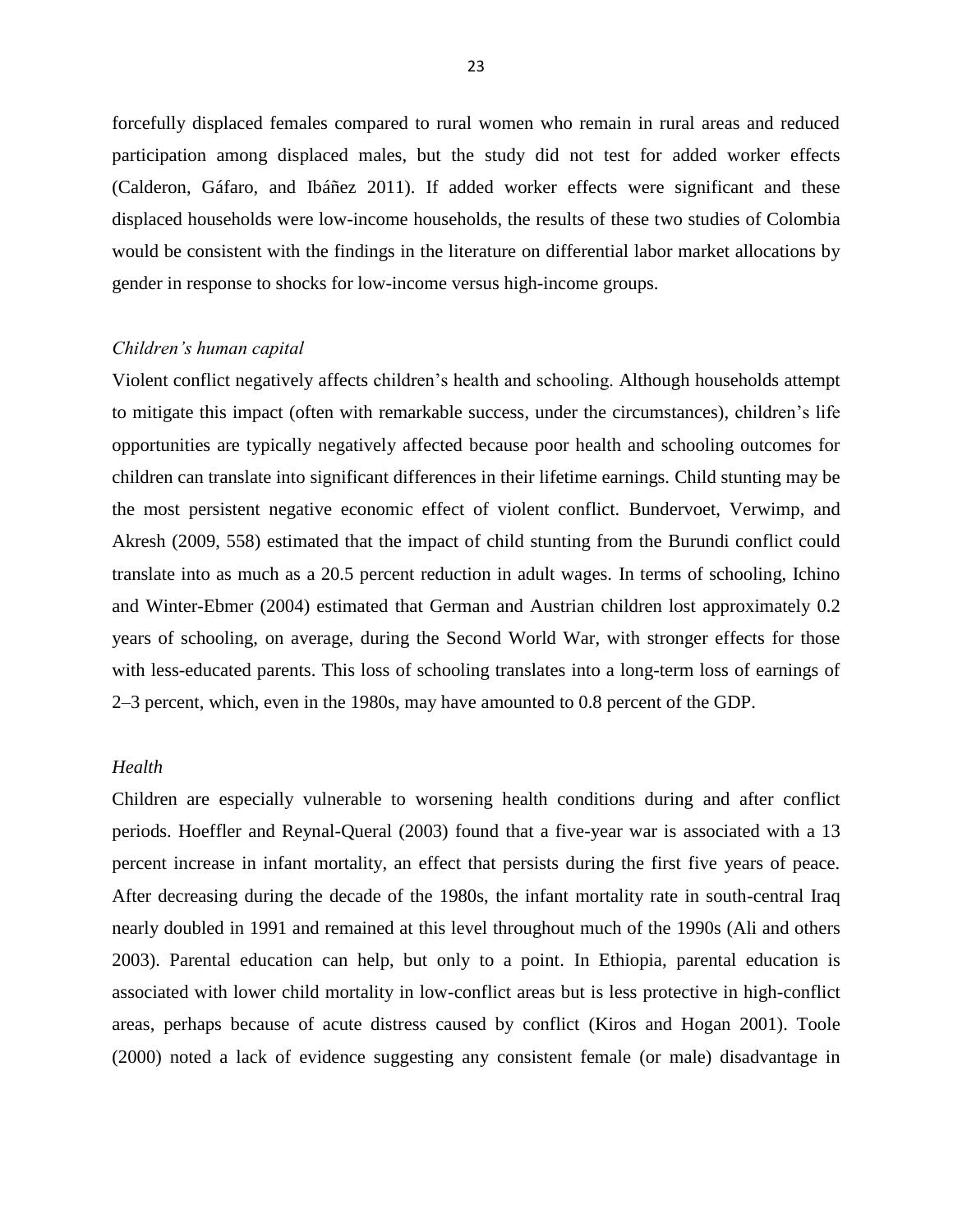mortality among displaced children. However, the data have been quite limited. Many studies have not included data disaggregated by sex and age in emergency situations (Reed 2008).

Many studies have shown that children's growth is affected by violent conflict, and some studies have reported gender differentials. Children living in high-conflict areas during the 2003 Iraq war were found to be 0.8 cm shorter than those living in low-conflict areas (Guerrero-Serdan 2009). One reason for stunting is the higher incidence of diarrhea in high-intensity conflict districts. Another possible factor, according to the author, is maternal stress. Valente (2011) observed an increased probability of miscarriage in early to mid-pregnancy in high-conflict Nepali districts. She hypothesized that maternal stress, rather than poor access to health facilities, is responsible for this increased neonatal mortality. She also found some evidence for selection effects; that is, healthier women are more likely to become pregnant and to give birth in times of violent conflict.

In an interesting twist, Akresh, Verwimp, and Bundervoet (2011) examined the effects of both civil war and crop failure on children's height-for-age z-scores. They found evidence of child stunting associated with civil war in Rwanda and Burundi but little evidence of gender or wealth differentials. By contrast, they found that a crop failure in southern Rwanda only affected girls, especially those from poor households. They suggested that this child stunting may have resulted from the sudden occurrence of the civil war, leaving parents unable to protect their children. Faced with an anticipated crop failure, poor households may have chosen to protect their sons. This finding corresponds with Baird, Friedman, and Schady (2011), who examined data from 59 developing countries and found that infant mortality rises with negative economic shocks and that female infants' survival is especially sensitive to such shocks. These authors noted the importance of implementing policies that protect the health status of female infants during economic downturns.

Conflict and other traumas, such as orphanhood, can have a lasting impact on child development through biological reactions that have been called "toxic stress," with adverse consequences for health and economic outcomes in adulthood. These reactions can potentially affect the intergenerational transmission of human capital and can have a long-term impact on societies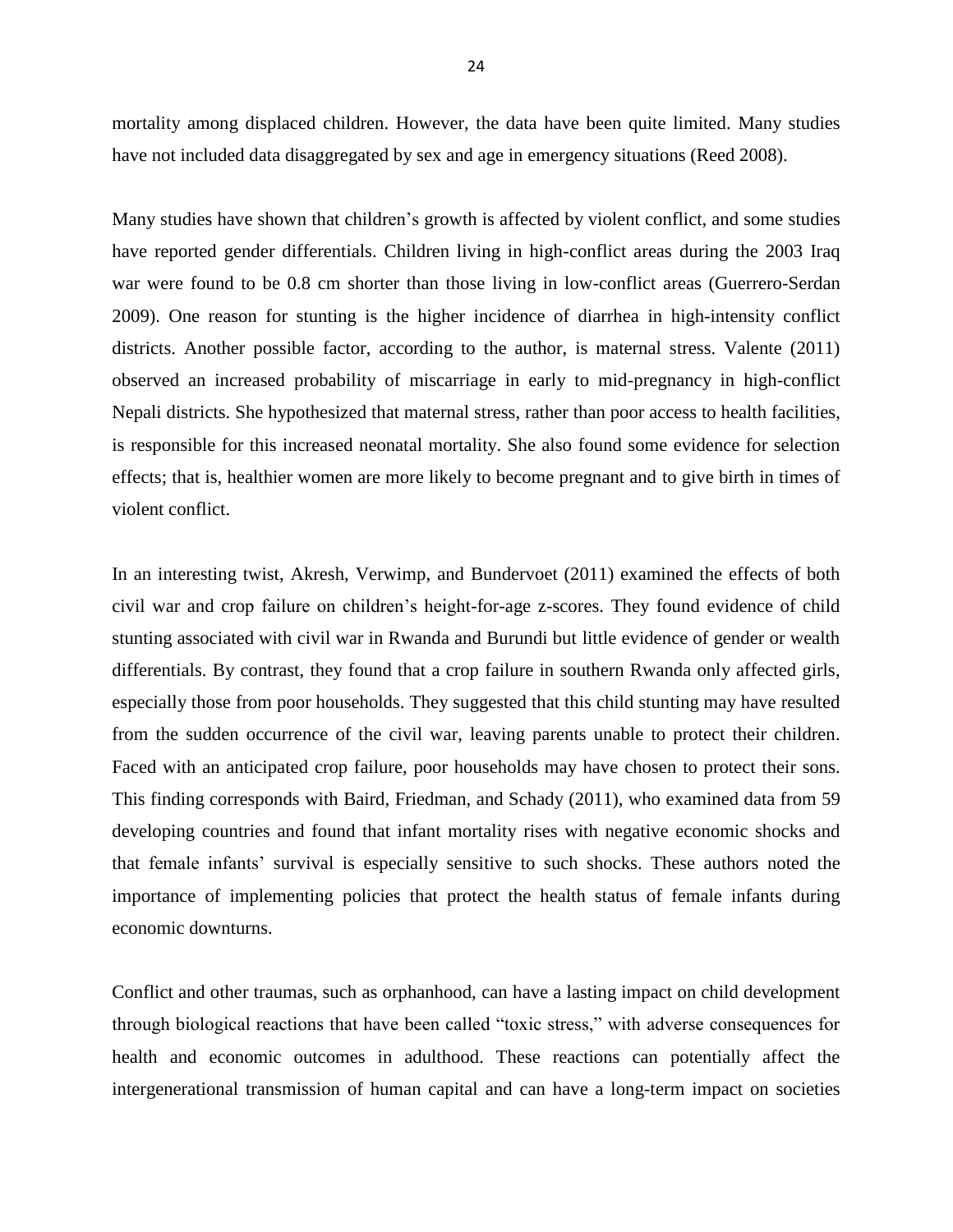through reduced future adult productivity. In a review of the literature, de Walque (2011) found that although many studies worldwide document the adverse impact of conflict on children and teenagers, there is wide variation in the resilience to conflict shocks. For example, follow-up studies found that among Cambodian refugee adolescents, the intensity of posttraumatic stress disorder and depression declined over time (Sack and others 1993). De Walque (2011) noted factors that contribute to posttraumatic resilience, such as placing orphans with family members, receiving posttraumatic professional care, and reinstituting normal school life, but much more research is required on the factors that facilitate resilience to traumatic events.

### *Schooling*

Studies in many settings have found that violent conflict has a limited impact on child schooling, even under difficult conditions. It seems that households attempt to keep their children in school. Blattman and Annan (2010) reported that the conflict in Northern Uganda had little impact on schooling for children who had not been abducted, despite the violence experienced by communities. However, abducted male youths lost nearly a year of schooling on average, were less likely to be functionally literate, and obtained lower-skilled work with lower earnings after the war. The length of abduction was strongly correlated with losses in education and literacy: each year of abduction was associated with a loss of half a year of schooling and a 9 percentage point reduction in literacy (Blattman and Annan 2010, 882, 894).

In Rwanda, Akresh and de Walque (2008) found that school-age boys and girls exposed to genocide have 0.5 and 0.3 fewer years of schooling, respectively, and are 15 percent less likely to complete third or fourth grade. The authors argued that the impact of genocide could be characterized as a negative shock that produces low levels of schooling outcomes and that disproportionately affects boys and nonpoor children who had previously enjoyed an advantage in terms of education. During the Cambodian genocide period from 1975 to 1978, the Khmer Rouge closed schools, and individuals with an urban, educated background were more likely to have died. De Walque (2006) found that a higher percentage of Cambodian males of secondary school age in 1975 had less secondary education compared with the preceding and succeeding birth cohorts. Girls were less affected, at least partly because their levels of secondary schooling were far lower than that of males before 1975 (de Walque 2006, figure 9).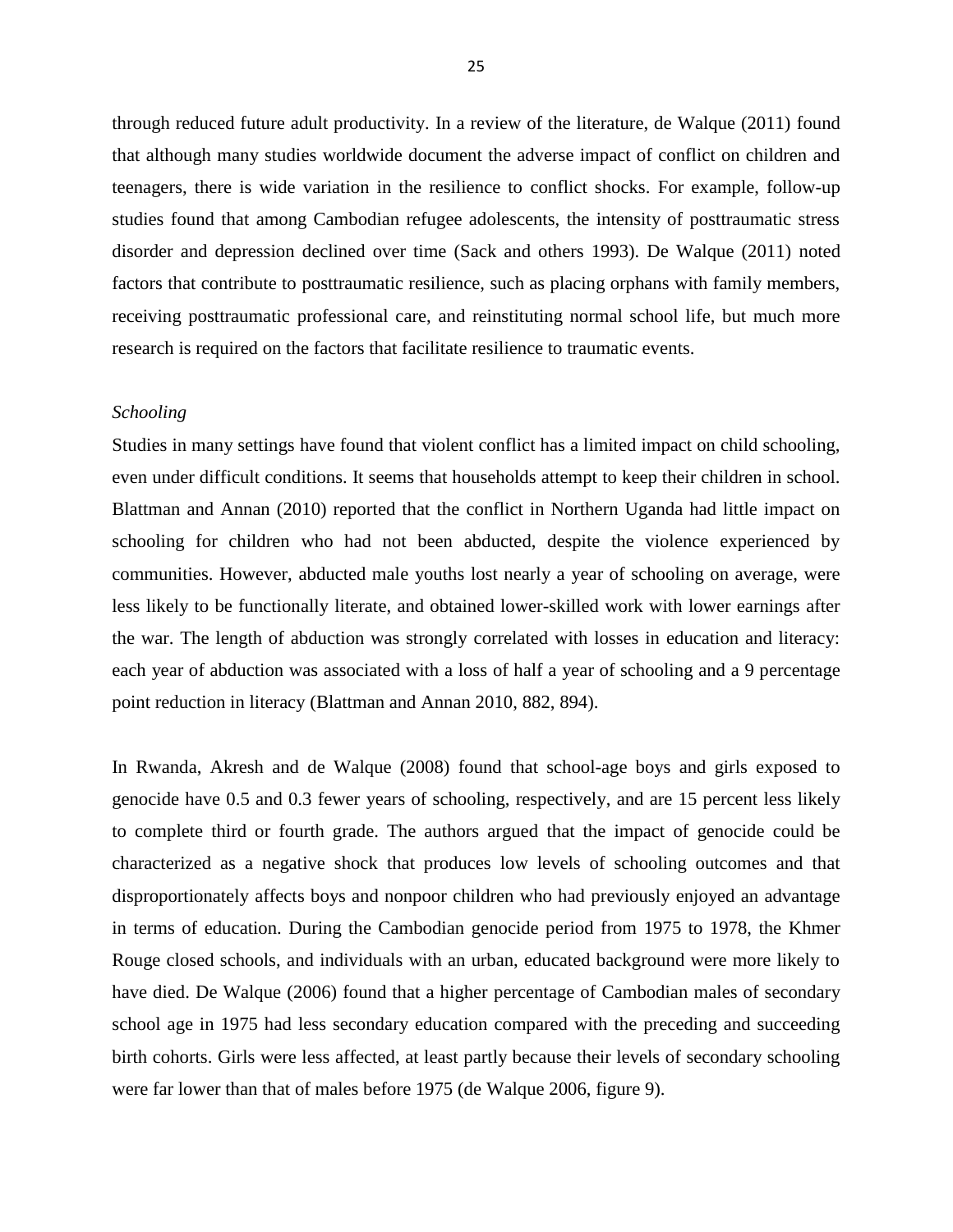Traditional gender roles can work against both boys and girls. Boys' schooling may be more affected by conflict than the schooling of girls because there are fewer expectations for the latter to participate in the labor force. In Colombia, Angrist and Kugler (2008) and Rodriguez and Sanchez (2012) found that conflict had a negative effect on teenage boys' school enrollment as a result of boys' increased labor supply. In contrast, the expectation of higher economic returns from boys' schooling may tilt the balance of resource allocation to boys in conflict-stressed conditions. In Guatemala, Chamarbagwala and Moran (2011) found that in rural areas that experienced a higher intensity of war, girls were significantly more likely than boys to suffer loss of schooling. After the war, the government's girl scholarship program helped to reduce this gap. These findings suggest that gender-differentiated responses to child schooling are highly conflict and country specific.

# **5. Discussion**

Violent conflicts have been a pervasive feature of the recent global landscape, especially in countries and regions that are poor and have weak institutions and low levels of human development. Once they begin, wars lead to further increases in poverty and leave nations vulnerable to additional cycles of violence. However, the study of war and its social and economic legacies is difficult. Those who participate in or simply live through wars often suffer from persistent injuries, receive less education, and experience a permanent decline in their productivity and earnings. However, it remains unclear which impacts are most profound and persistent, which disproportionately strike the poor, and how these effects can be contained by local institutions and economic policies (Blattman and Miguel 2010). In particular, there is very little knowledge of the factors that make some individuals and households more resilient than others to the impacts of conflict.

The direct and indirect effects of violent conflict are seldom distributed randomly in the population and are seldom gender neutral. They usually affect one gender more than the other (for example, the burden of mortality due to war violence appears to be disproportionately borne by males due to greater daily exposure to violence in combat), and they may exacerbate or shrink preexisting gender inequalities. Gender inequalities also mediate households' coping responses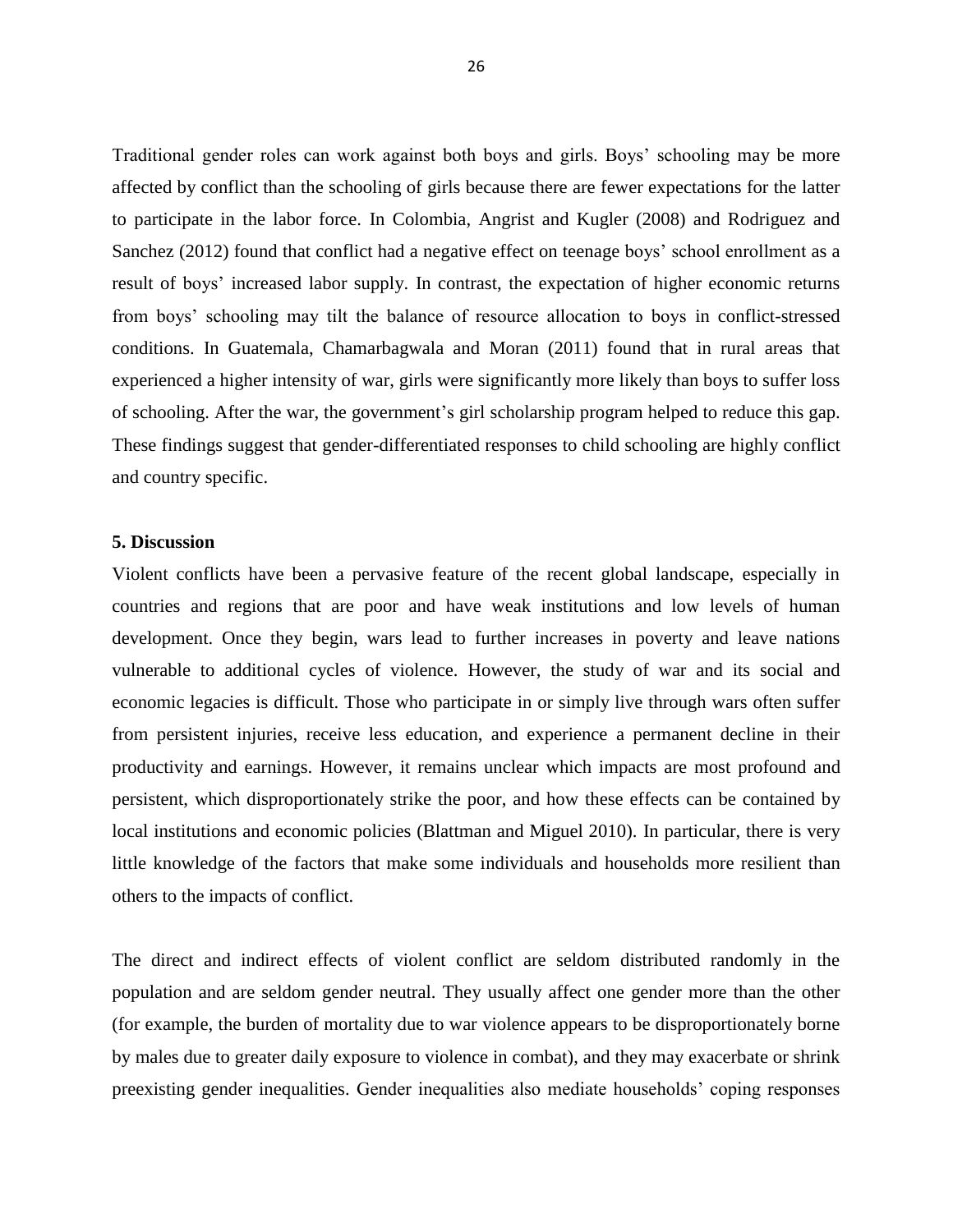to the shocks inflicted by violent conflict. Until very recently, however, gender issues were not part of the empirical literature on violent conflict, except for a focus on gender when documenting sexual and gender-based violence in the context of war. As this overview of recent studies shows, gender inequalities shape and are both shaped by the responses of individuals and households to violent conflict. These inequalities are a legitimate and important focus for the policy-oriented literature on conflict.

The literature review reveals, first, the heterogeneity of impacts across contexts, conflicts, and countries for girls and boys, women and men. In Cambodia and Colombia, boys' schooling suffered more from conflict than did girls' schooling. In rural Guatemala, however, girls' schooling was more affected. In Burundi, conflict seems to have especially affected the health of boys, whereas some evidence suggests that girls' health was more affected than boys' health in Iraq. Second, the literature also shows regularities in the effects of conflict on the labor market by gender for countries and households that mirror those observed in response to economic shocks. In some settings, women cope with the loss of men's income by joining paid employment, whereas in wealthier agricultural households in Colombia, conflict leads men to increase their participation in off-farm paid work.

Third, the evidence shows that conflict changes households' demographic profiles and that families' coping responses include adjustments in marriage and fertility behavior, such as in Rwanda. Fourth, the evidence reveals surprising resilience and adaptability in the responses of many households to the human and economic shocks of violent conflict and underlines women's contributions through alterations to their traditional labor allocation and roles in the family. This evidence suggests that unseen benefits of the costs and destruction of violent conflict may be changes in traditional gender roles and greater gender equality in the household. A follow-up empirical question is how lasting these changes are. Fifth, although many households rebound from the shock inflicted by conflict, women left alone to provide for their families may be particularly vulnerable to poverty that can persist across generations. Targeting widows and their families with postconflict assistance and resources may break this transmission channel and halt the reproduction of conflict-related poverty. Finally, the empirical evidence counters commonly held views, such as the pervasive view that sexual and gender-based violence is a phenomenon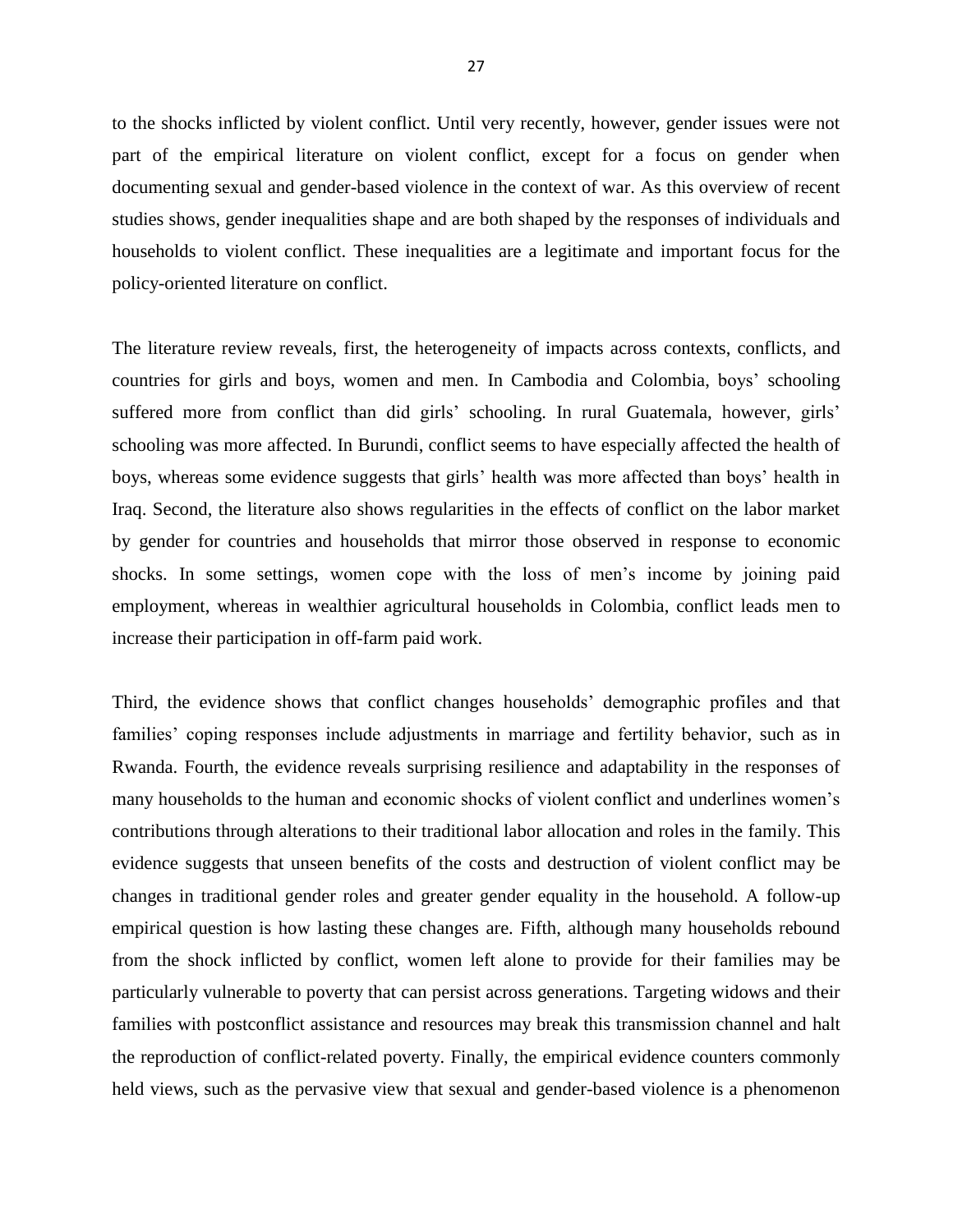that affects only girls and women, that rape is a weapon of war rather than a crime of opportunity, or that girls and women are always worse off as result of conflict (when, in fact, they may be comparatively better off because they remain in school or are able to substitute for men in jobs and political positions). This evidence also highlights the many gaps in knowledge about the gender-differentiated effects of and adaptive responses to conflict.

There are several questions for future research. What happens to families in terms of loss of land, physical and financial capital, and livelihood when conflict occurs? How are these losses distributed within the family? How do gender roles and inequalities affect families' coping responses to these losses? How do these responses differ by gender for the poor and the nonpoor? What are the implications of civil conflict for girls and boys and for women and men in terms of psychological trauma, sexual violence and sexually transmitted infections, and schooling? What are the long-term consequences of sexual violence for female and male victims? What are the factors that foster resilience by individuals and families to the devastation produced by conflict? When, under what circumstances, and for whom does conflict create opportunities?

The concept of "violent conflict" cannot be understood by a single indicator, and different indicators may yield different effects on labor, education, and health. It is therefore of the utmost importance to be as precise as possible about the channels through which violent conflict affects the outcomes of interest. Not all channels are equally harmful; some may be gender neutral, and some may even favor girls and women. This overview has offered an organizing framework to help identify the transmission channels for the effects of conflict on households and genders and their adaptive responses to it, but there is room for greater precision in future research.

Research on conflict-affected populations will encourage social scientists to move in new directions in several ways. Interdisciplinary collaboration, particularly with the aim of measuring psychosocial outcomes and informing public health practice, is crucial. The usual steps of research design may differ as a result of a lack of sampling frames, population mobility, and the overall difficult conditions in which conflict-affected groups live, but the goal should be to produce, to the greatest extent possible, useful and methodologically rigorous insights that can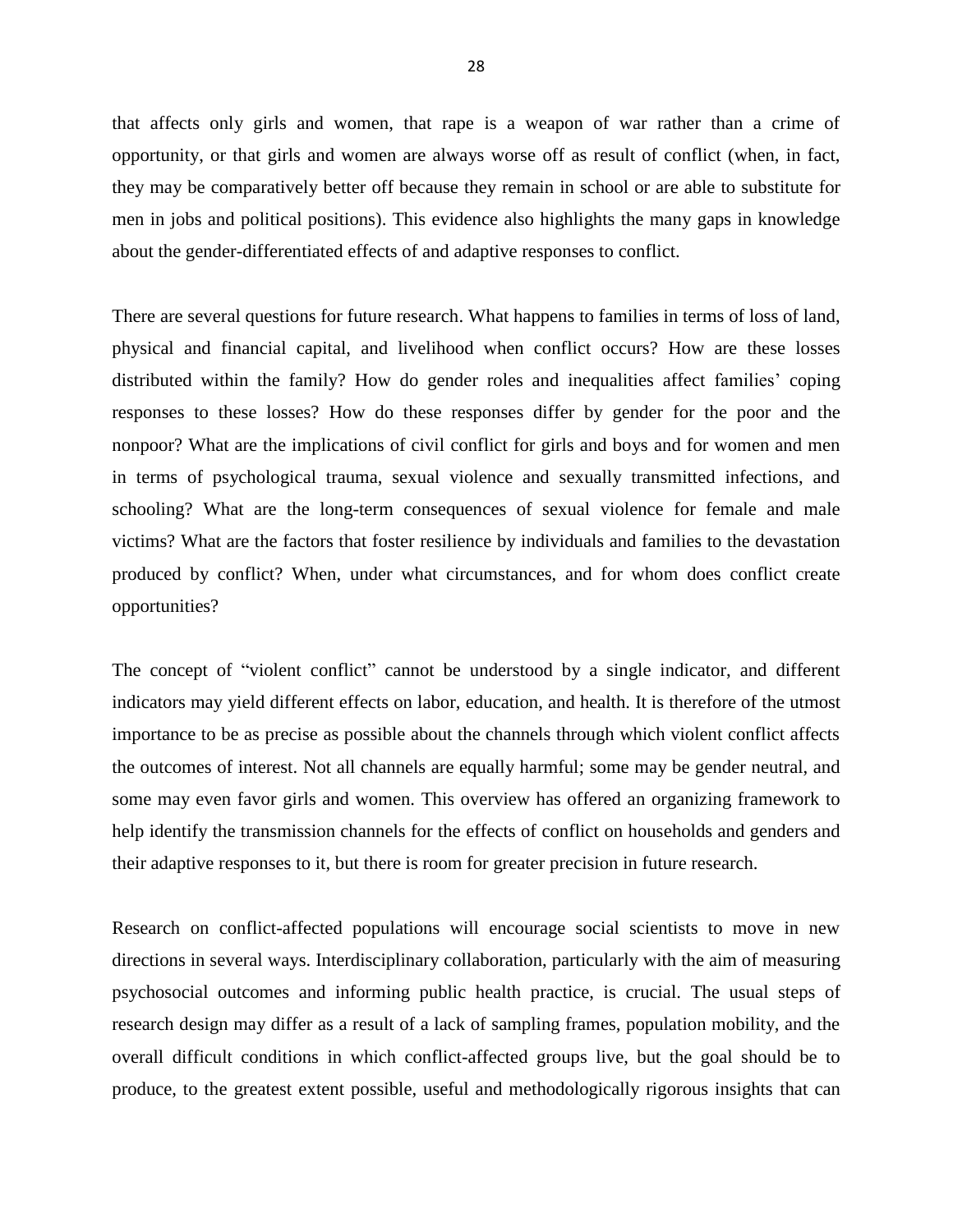inform the design of effective conflict prevention and postconflict policies—the foremost objective of any conflict research. Gender is an important variable in this research that highlights particular conflict-triggered vulnerabilities, such as infant girls' nutritional status, boys' schooling deficits and widows' burdens, and shapes specific resilient responses to inform the design of these policies.

#### **References**

- Acemoglu, Daron, David Autor, David Lyle. 2004. "Women, War, and Wages: The Effect of Female Labor Supply on the Wage Structure at Midcentury." *Journal of Political Economy* 112 (3): 497–551.
- Agadjanian Victor and Ndola Prata. 2001. "War and Reproduction: Angola's Fertility in Comparative Perspective.‖ *Journal of Southern African Studies* 27 (2): 229-347.
- Ajdukovic, Marina and Dean Ajdukovic. 1998. "Impact of Displacement on the Psychological Well-Being of Refugee Children." *International Review of Psychiatry* 10:186-195.
- Akresh, Richard and Damien de Walque. 2008. "Armed Conflict and Schooling: Evidence from the1994 Rwanda Genocide." World Bank Policy Research Paper No 4606, Washington DC.
- Akresh, Richard, Philip Verwimp and Tom Bundervoet. 2011. "Civil War, Crop Failure, and the Health of Young Children in Rwanda." *Economic Development and Cultural Change* 59 (4):777-810
- Ali, Mohammed M., John Blacker and Gareth Jones. 2003. "Annual Mortality Rates and Excess Deaths of Children Under Five in Iraq." 1991-98. *Population Studies* 57 (2): 217-226.
- Andre, Catherine and Jean-Philippe Platteau. 1998. "Land Relations under Unbearable Stress: Rwanda Caught in the Malthusian Trap.‖ *Journal of Economic Behavior and Organization* 34: 1-37.
- Angrist, Joshua and Adriana Kugler. 2008. "Rural Windfall or Resource Curse? Coca, Income and Civil Conflict in Colombia." *Review of Economics and Statistics* 90:191-215.
- Annan, Jeannie, Christopher Blattman, Dyan Mazurana, and Khristopher Carlson, 2011. 
"Civil" War, Reintegration and Gender in Northern Uganda."*Journal of Conflict Resolution* 55 (6) 877-908.
- Annan, Jeannie, Christopher Blattman, Roger Horton. 2006. "The State of Youth and Youth Protection in Northern Uganda: Findings from the Survey of War Affected Youth." UNICEF Uganda.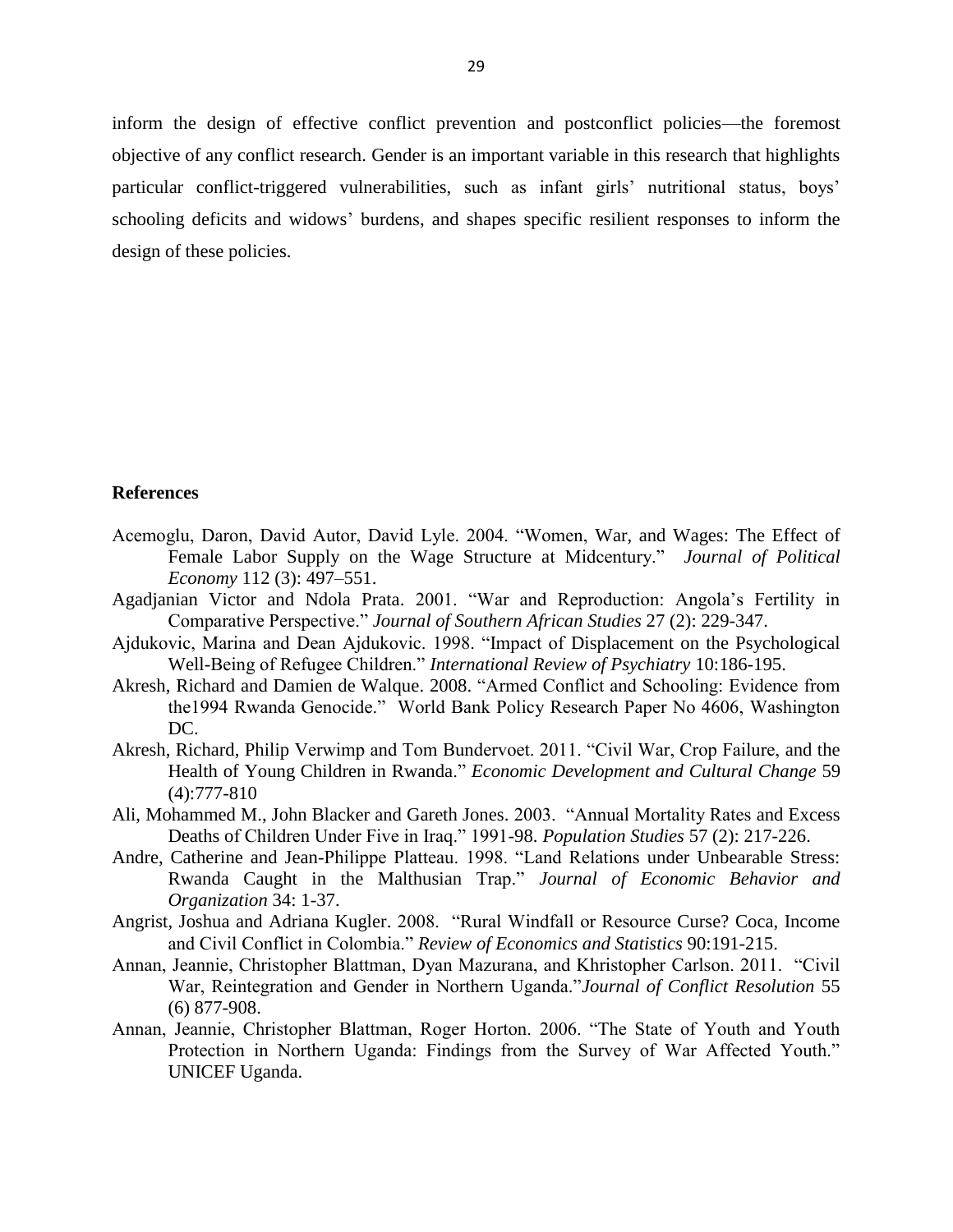- Baez, Javier E. 2011. "Civil wars beyond their borders: The human capital and health consequences of hosting refugees.‖ *Journal of Development Economics* 96 (2): 391-408.
- Baird, Sarah, Jed Friedman, and Norbert Schady. 2011. "Aggregate Income Shocks and Infant Mortality in the Developing World." *Review of Economics and Statistics* 93 (3) 847-856.
- Bayer, Christophe Pierre, Fionna Klasen, Hubertus Adam, 2007. "Association of Trauma and PTSD Symptoms with Openness to Reconciliation and Feelings of Revenge among former Ugandan and Congolese Child Soldiers." Journal of the American Medical *Association* 298 (5): 555.
- Bellows, John and Edward Miguel. 2009. "War and Local Collective Action in Sierra Leone." *Journal of Public Economics*.‖ 93 (11-12): 1144-1157.
- Berlage, Lode, Marijke. Verpoorten and Philip Verwimp 2003. "Survival Strategies of poor Households in post-genocide Rwanda." Report for the Flemish Interuniversity Council and the Belgian Department of International Cooperation, Policy Research Program, September, Leuven.
- Bhalotra, Sonia, and Marcela Umana-Aponte. 2010. "The Dynamics of Women's Labour Supply in Developing Countries." IZA Discussion Paper 4879.
- Blanc, Ann. 2004. "The Role of Conflict in the Rapid Fertility Decline in Eritrea and Prospects for the Future." *Studies in Family Planning* 35 (4): 236-24.
- Blattman, Christopher and Jeannie Annan. 2010. "The Consequences of Child Soldiering." *Review of Economics and Statistics,* 92 (4), 882-898.
- Blattman, Christopher, and Edward Miguel. 2010. "Civil War. " *Journal of Economic Literature* 48 (1): 3–57.
- Blattman, Christopher. 2009. "From Violence to Voting: War and Political Participation in Uganda.‖ *The American Political Science Review* 103 (2): 231-247.
- Brück, Tilman. 2006. "War and reconstruction in northern Mozambique." The Economics of *Peace and Security Journal* 1 (1): 30-39.
- Brück, Tilman and Kati Schindler. 2009. "The Impact of Violent Conflicts on Households: What We Know and What Should We Know about War Widows?" Oxford Development *Studies* 37 (3), 289–309.
- Brück, Tilman, Patricia Justino, Philip Verwimp and Alexandra Avdeenko, 2010. "Identifying Conflict and Violence in Micro-Level Surveys." Brighton, UK: Households in Conflict Network (HiCN). Working Paper 79.
- Bundervoet, Tom, Philip Verwimp and Richard Akresh. 2009. "Health and Civil War in Rural Burundi.‖ *Journal of Human Resources* 44(2): 536-563.
- Buzzell, Emily and Samuel H. Preston. 2007. "Mortality of American Troops in the Iraq War." *Population and Development Review* 2007; 33 (3): 555-566.
- Calderón, Valentina, Margarita Gáfaro, Ana María Ibáñez, 2011. "Forced Migration, Female Labor Force Participation, and Intra-household Bargaining: Does Conflict Empower Women?" Centro de Estudios sobre Desarrollo Económico, Universidad de los Andes, Colombia.
- Cardozo, Barbara Lopes, Oleg O. Bilukha, Carol A. Gotway Crawford, Irshad Shaikh, Mitchell I. Wolfe, Michael L. Gerber, and Mark Anderson 2004. "Mental Health, Social Functioning and Disability in Postwar Afghanistan.‖ *Journal of the American Medical Association* 292 (5): 575–584.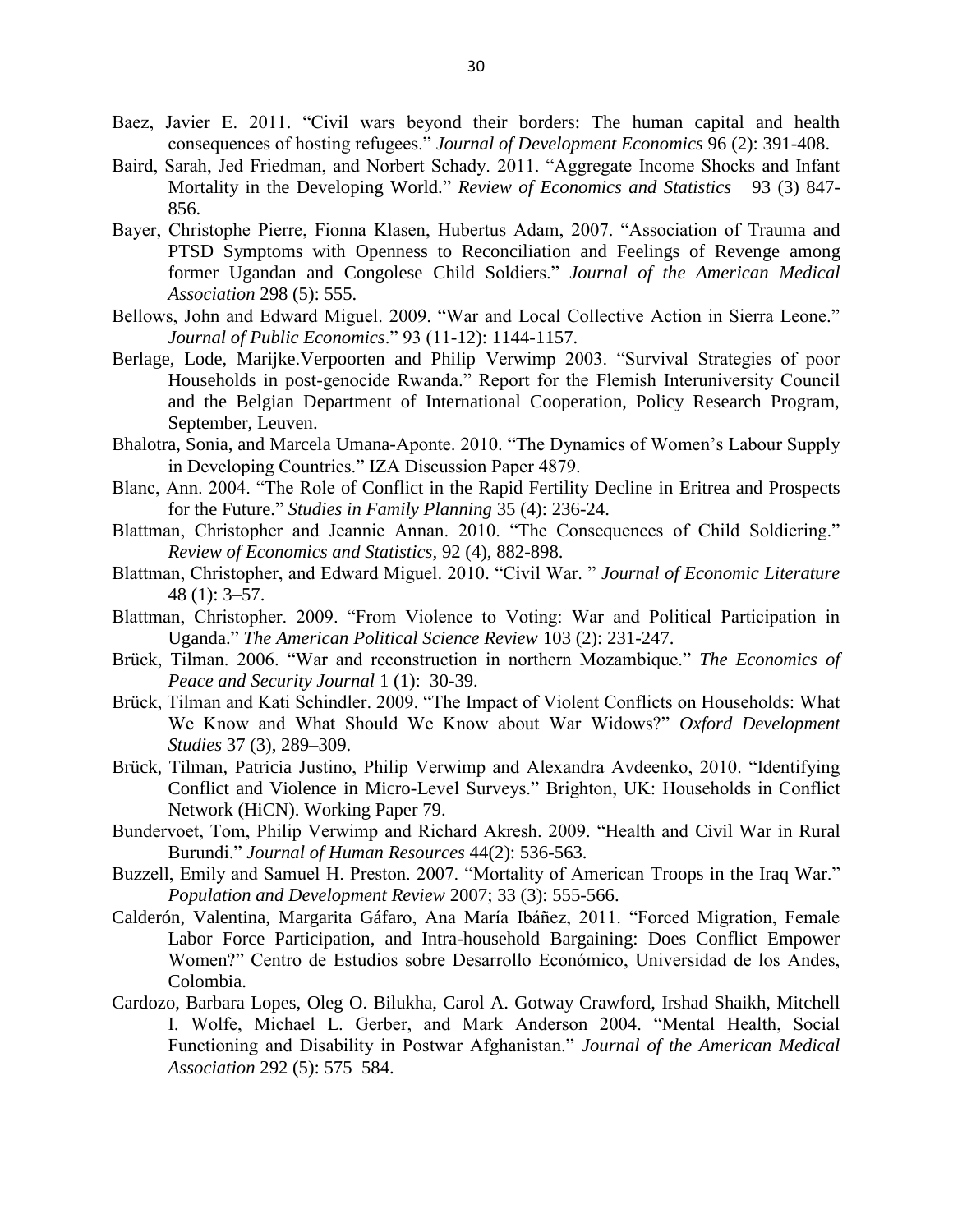- Carmil, Devora, and Shlomo Breznitz. 1991. "Personal Trauma and World View-Are Extremely Stressful Experiences Related to Political Attitudes, Religious Beliefs, and Future Orientation?" *Journal of Traumatic Stress* 4 (3): 393-405.
- Chamarbagwala, Rubiana, and Hilcías E. Morán. 2011. "The human capital consequences of civil war: Evidence from Guatemala.‖ *Journal of Development Economics* 94: 41–61.
- Cohen, Dara Kay. 2011. "Causes of Sexual Violence During Civil War: Cross-National Evidence (1980-2009)" Humphrey School of Public Affairs University of Minnesota, Prepared for the Minnesota International Relations Colloquium, March 28, 2011.
- Collier, Paul.1999. "On the economic consequences of civil war." Oxford Economic Papers 51: 168–183.
- Collier, Paul 2007. *The Bottom Billion: Why the Poorest Countries are Failing and What Can Be Done About It*. Oxford: Oxford University Press.
- Collier, Paul, V. L. Elliott, Håvard Hegre, Anke Hoeffler, Marta Reynal-Querol, and Nicholas Sambanis. 2003. *Breaking the Conflict Trap: Civil War and Development Policy*. Washington, D.C.: World Bank; Oxford and New York: Oxford University Press.
- Connolly Máire A., Michelle Gayer, Michael J. Ryan, Peter Salama, Paul Spiegel, David L. Heymann. 2004. "Communicable Diseases in Complex Emergencies: Impact and Challenges.‖ *Lancet* 364 (9449): 1974-1983.
- Das, Jishnu, Quy-Toan Do, Jed Friedman and David McKenzie. 2008. "Mental Health Patterns and Consequences: Results from Survey Data in Five Developing Countries." World Bank Economic Review 23 (1): 31-55.
- de Walque, Damien. 2011. "Conflicts, Epidemics, and Orphanhood: The Impact of Extreme Events on the Health and Educational Achievements of Children." In *No Small Matter: The Impact of Poverty, Shocks, and Human Capital Investments in Early Childhood Development,* ed. Harold Alderman, Washington DC: The World Bank.
- de Walque, Damien, and Philip Verwimp. 2010. "The Demographic and Socio-economic Distribution of Excess Mortality during the 1994 Genocide in Rwanda." *Journal of African Economies* 19 (2):141-162.
- de Walque, Damien. 2006. "The Socio-Demographic Legacy of the Khmer Rouge Period in Cambodia.‖ *Population Studies* 60 (2): 223-231.
- DellaPergola, Sergio. 2001. "Population Change and Political Transitions Demography in Israel/Palestine: Trends, Prospects, Policy Implications." Presented at the IUSSP XXIV General Population Conference Salvador de Bahia.
- El Jack, Amani. 2003. "Gender and Armed Conflict: Overview Report." Brighton, UK: BRIDGE, Institute of Development Studies, University of Sussex.
- Fernández, Manuel, Ana María Ibáñez and Ximena Peña. 2011. "Adjusting the Labor Supply to Mitigate Violent Shocks: Evidence from Rural Colombia." World Bank Policy Research Working Paper 5684.
- Ghobarah, Hazem Adam, Paul Huth and Bruce Russett. 2003. "Civil Wars Kill and Maim People – Long After the Shooting Stops.‖ *American Political Science Review* 97 (2): 189-202.
- González, María A. and Rigoberto A. Lopez. 2007/. "Political violence and farm household efficiency in Colombia." *Economic Development and Cultural Change* 55 (2): 367-392.
- Guerrero-Serdán, Gabriela. 2009. "The Effects of the War in Iraq on Nutrition and Health: An Analysis Using Anthropometric Outcomes of Children." Brighton, UK: Households in Conflict Network (HiCN). Working Paper 55.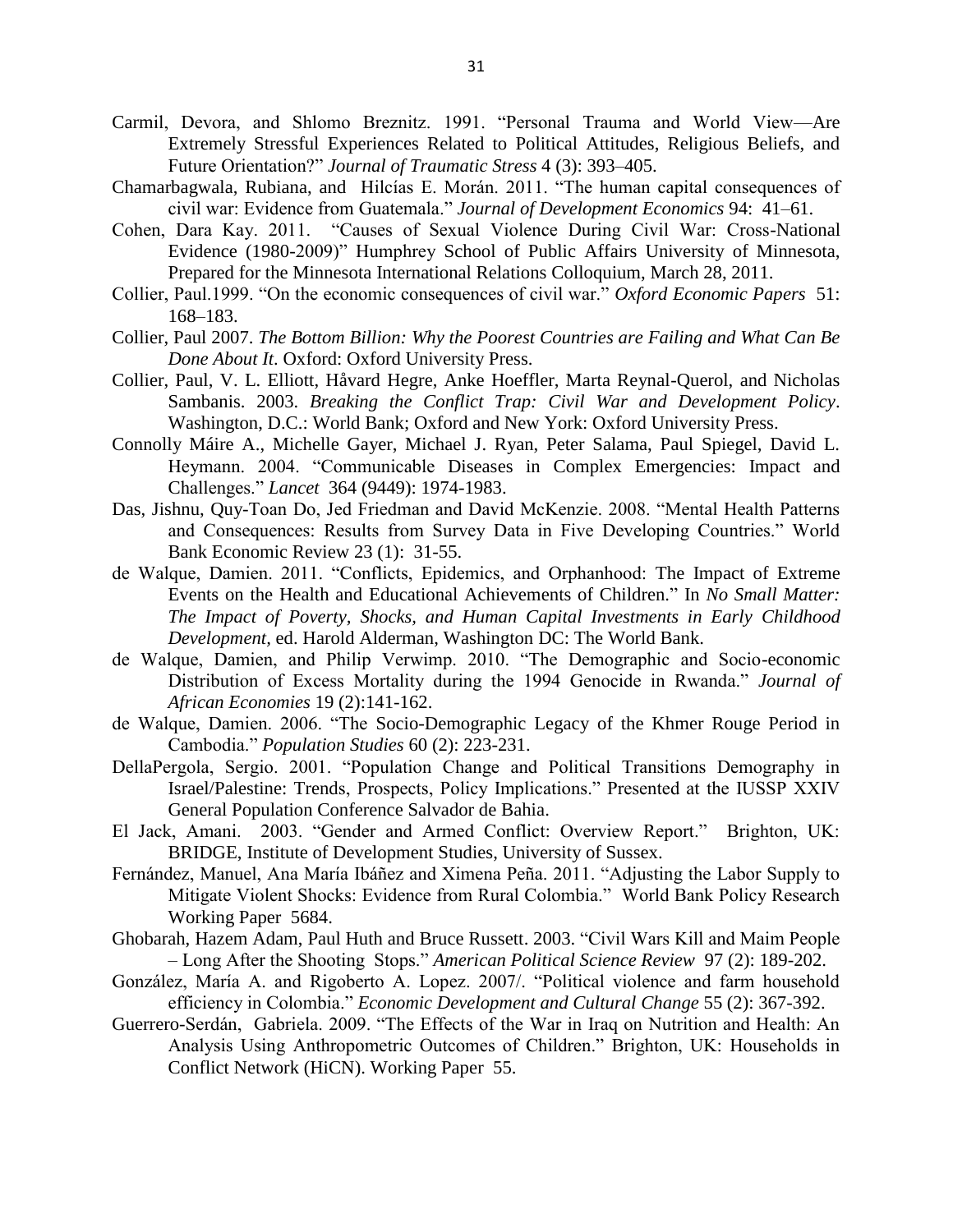- Hankins, Catherine A., Samuel R Friedman, Tariq Zafar, and Steffanie A. Strathdee. 2002. ―Transmission and Prevention of HIV and Sexually Transmitted Infections in War Settings: Implications for Current and Future Armed Conflicts." *AIDS* 16 (17): 2245-2252.
- Heuveline, Patrick, and Bunnak Poch. 2007. "Demographic Crisis and Rebound in Cambodia." *Demography* 44 (2):405-426.
- Holland Jones, James, and Brodie Ferguson, 2006. "The Marriage Squeeze in Colombia, 1973– 2005: The Role of Excess Male Death.‖ *Social Biology* 53 (3–4): 140-151.
- Human Rights Watch. 1995. *Global Report on Women's Human Rights*. New York: Human Rights Watch.
- Human Rights Watch. 1996. *Shattered Lives: Sexual Violence during the Rwandan Genocide and its Aftermath*. New York: Human Rights Watch.
- Husain, Syed Arshad, Jyotsna Nair, William Holcomb, John C. Reid, Victor Vargas, and Satish S. Nair. 1998. "Stress Reactions of Children and Adolescents in War and Siege Conditions.‖ *American Journal of Psychiatry* 155 (12): 1718-1719.
- Ibañez, Ana María, and Andrés Moya. 2010. "Do Conflicts Create Poverty Traps? Asset Losses and Recovery for Displaced Households in Colombia." In *The Economics of Crime: Lessons for and from Latin America*, eds. Di Tella, Rafael, Sebastian Edwards, and Ernesto Schargrodsky, 137–172. National Bureau of Economic Research. University of Chicago Press.
- Ichino, Andrea, and Rudolf Winter-Ebmer. 2004. "The Long-Run Educational Cost of World War II<sup>"</sup>, *Journal of Labor Economics* 22 (1): 57-86.
- Jayaraman, Anuja, Tesfayi Gebreselassie, S. Chandrasekhar. 2009. "Effect of Conflict on Age at Marriage and Age at First Birth in Rwanda.‖ *Population Research Policy Review* 28: 551–567.
- Johnson, Kirsten, Jana Asher, Stephanie Rosborough, Amisha Raja, Rajesh Panjabi, Charles Beadling, and Lynn Lawry. 2008. "Association of Combatant Status and Sexual Violence with Health and Mental Health Outcomes in Post-conflict Liberia." *Journal of the American Medical Association* 300 (6): 676–690.
- Justino, Patricia and Philip Verwimp. 2006. Poverty Dynamics, Violent Conflict and Convergence in Rwanda. Brighton, UK: Households in Conflict Network (HiCN). Working Paper 16.
- Justino, Patricia. 2006. "On the Links between Violent Conflict and Chronic Poverty: How Much Do We Really Know?" Brighton, UK: Households in Conflict Network (HiCN). Working Paper 18.
- Justino, Patricia. Forthcoming. "War and Poverty" In *Oxford Handbook of the Economics of Peace and Conflict*, eds. M Garfinkel and S. Skaperdas. Oxford: Oxford University Press.
- Kalisya, Luc Malemo, Paluku Lussy Justin, Christophe Kimona1, Kavira Nyavandu, Kamabu Mukekulu Eugenie, Kasereka Muhindo Lusi Jonathan, Kasereka Masumbuko Claude, Michael Hawkes. 2011. "Sexual Violence toward Children and Youth in War-Torn Eastern Democratic Republic of Congo." PLoS One (6) 1.
- Kiros, Gebre-Egziabher, and Hogan, Dennis P. 2001. "War, famine and excess child mortality in Africa: the role of parental education." *International Journal of Epidemiology* 30 (3): 447-455.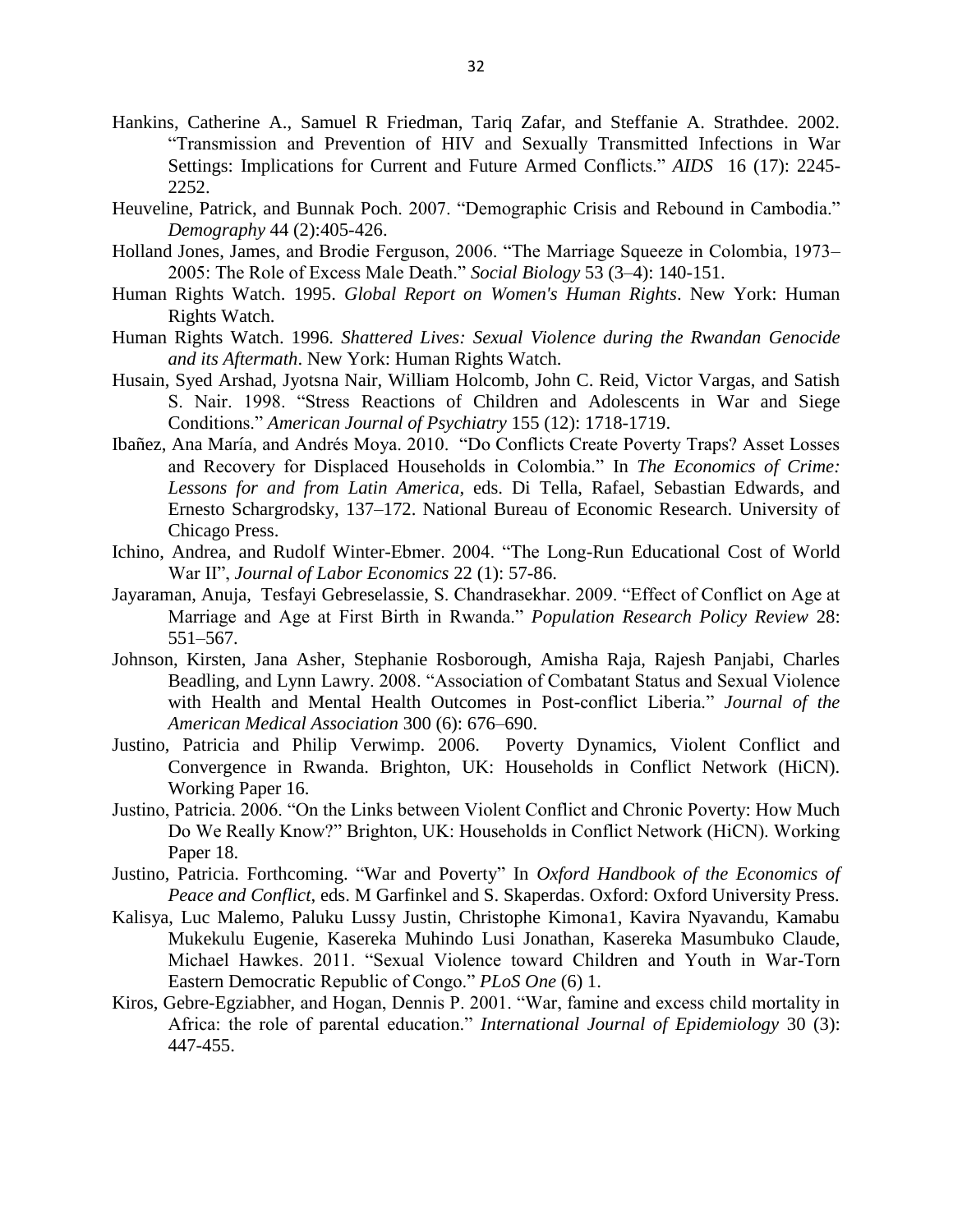- Kondylis, Florence. 2008. "Agricultural Outputs and Conflict Displacement: Evidence from a Policy Intervention in Rwanda." *Economic Development and Cultural Change* 57 (1):31-66.
- Kondylis, Florence. 2010. "Conflict displacement and labor market outcomes in post-war Bosnia and Herzegovina.‖ *Journal of Development Economics* 93 (2): 235-248.
- Krug, Etienne G., Linda L. Dahlberg, James A. Mercy, Anthony B. Zwi and Rafael Lozano, eds. 2002 *World Report on Violence and Health*. Geneva: World Health Organization.
- Lindstrom, David P. and Betemariam Berhanu. 1999. "The impact of war, famine, and economic decline on marital fertility in Ethiopia." *Demography* 36 (2):247-261.
- MacMullin, Colin and Maryanne Loughry. 2004. "Investigating psychosocial adjustment of former child soldiers in Sierra Leone and Uganda." *Journal of Refugee Studies* 17 (4): 460-472.
- McGinn, Theresa. 2000. "Reproductive Health of War-Affected Populations: What Do We Know?‖ *International Family Planning Perspectives* 26 (4): 174–180.
- McGinn, Theresa. 2009. "Barriers to Reproductive Health and Access to Other Medical Services in Situations of Conflict and Migration." In *Women, Migration, and Conflict: Breaking a Deadly Cycle,* eds*.* S. Martin and J. Forbes. Dordrecht: Springer.
- Miguel, Edward, and Gerard Roland. 2005. *The long run impact of bombing Vietnam*. Berkeley, CA: University of California.
- Mock, Nancy B., Sambe Duale, Lisanne F. Brown, Ellen Mathys, Heather O'Maonaigh, Nina KL Abul-Husn, and Sterling Elliott. 2004. "Conflict and HIV: A Framework for Risk Assessment to Prevent HIV in Conflict-Affected Settings in Africa." *Emerging Themes in Epidemiology* 1 (6).
- Mollica, Richard F., Charles Poole, Linda Son, Caroline C. Murray, and Svang Tor, 1997. ―Effects of War Trauma on Cambodian Refugee Adolescents' Functional Health and Mental Health Status.‖ *Journal of the Academy of Child and Adolescent Psychiatry* 36 (8): 1098-1106.
- Montalvo, Jose G. and Reynal-Querol, Marta. 2007. "Fighting against Malaria: Prevent Wars while Waiting for the 'Miraculous' Vaccine." *Review of Economics and Statistics* 89 (1): 165-177.
- Morrison, Andrew R., and Maria Beatriz Orlando. 1999. "Social and Economic Costs of Domestic Violence: Chile and Nicaragua." In *Too Close to Home: Domestic Violence in the Americas,* eds. A.R. Morrison and M.L. Biehl*.* Washington, D.C.: The Inter-American Development Bank and Johns Hopkins U. Press.
- Murray, Christopher J. L., Gary King, Alan D. Lopez, Niels Tomijima, and Etienne Krug. 2002. ―Armed Conflict as a Public Health Problem.‖ *British Medical Journal* 2002 239: 346- 49.
- Neupert, Ricardo, and Virak Prum. 2005. "Cambodia: Reconstructing the Demographic Stab of the Past and Forecasting the Demographic Scar of the Future.‖ *European Journal of Population* 21: 217–246
- Nordås, Ragnhild, and Dara Kay Cohen. 2011. *Wartime Sexual Violence – Challenges and Opportunities for Data Collection and Analysis.* Oslo: CSCW.
- Obermeyer, Ziad, Christopher J.L. Murray, and Emmanuela Gakidou. 2008. "Fifty Years of Violent War Deaths from Vietnam to Bosnia: Analysis of Data from the World Health Survey Programme.‖ *British Medical Journal* 2008 336: 1482-86.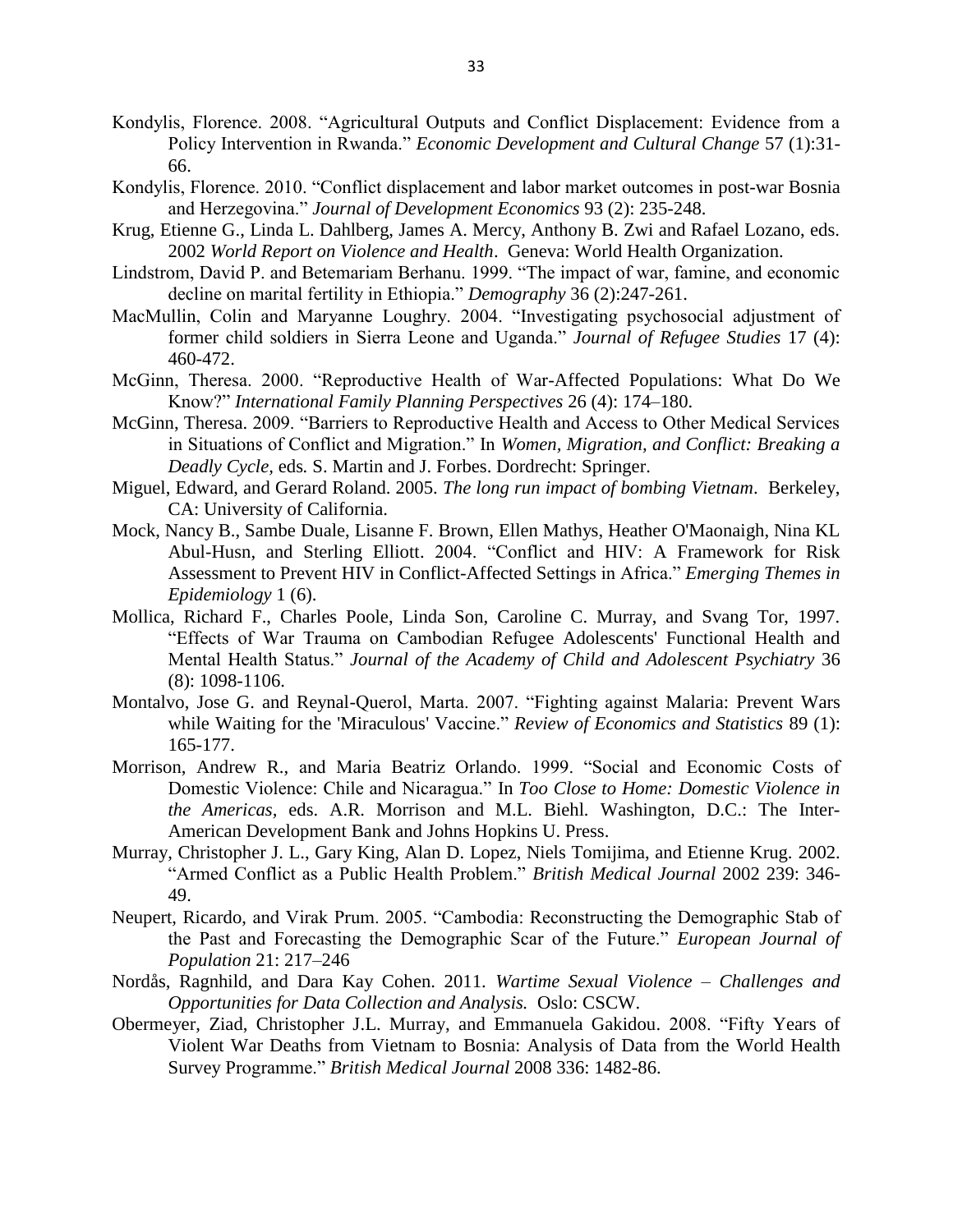- Peterman Amber, Tia Palermo, and Caryn Bredenkamp. 2011. "Estimates and Determinants of Sexual Violence in the Democratic Republic of the Congo." *American Journal of Public Health*, 101 (6): 1060-1067.
- Pham, Phuong N P, Patrick Vinck, and Eric Stover. 2009. "Returning Home: Forced Conscription, Reintegration, and Mental Health Status of Former Abductees of the Lord's Resistance Army in northern Uganda." BMC Psychiatry 9 (1): 23.
- Punamäki, Raija-Leena, Samir Qouta, and Eyad El Sarraj. 1997. "Relationships between Traumatic Events, Children's Gender, and Political Activity, and Perceptions of Parenting Styles." *International Journal of Behavioral Development* 21 (1): 91–109.
- Reed, Holly. 2008. "Who is Most Vulnerable? Age and Sex-Specific Mortality Patterns in Refugee and Displaced Populations." Providence RI : Brown University, Department of Sociology and Population Studies and Training Center, unpublished manuscript.
- Rodriguez, Catherine, and Fabio Sanchez Torres. 2012. "Armed Conflict Exposure, Human Capital Investments and Child Labor: Evidence from Colombia.‖ *Defense and Peace Economics* 23 (2): 161-184.
- Sabarwal, Shwetlena, Nistha Sinha, and Mayra Buvinic. 2010. "How Do Women Weather Economic Shocks?: A Review of the Evidence." Washington DC: World Bank Policy Research Working Paper 5496.
- [Sack, W.H.](http://www.ncbi.nlm.nih.gov/pubmed?term=%22Sack%20WH%22%5BAuthor%5D), G. [Clarke, C](http://www.ncbi.nlm.nih.gov/pubmed?term=%22Clarke%20G%22%5BAuthor%5D). [Him,](http://www.ncbi.nlm.nih.gov/pubmed?term=%22Him%20C%22%5BAuthor%5D) D. [Dickason,](http://www.ncbi.nlm.nih.gov/pubmed?term=%22Dickason%20D%22%5BAuthor%5D) B. Goff, K. Lanham, and J.D. [Kinzie.](http://www.ncbi.nlm.nih.gov/pubmed?term=%22Kinzie%20JD%22%5BAuthor%5D) 1993. "A 6-Year Follow-Up Study of Cambodian Refugee Adolescents Traumatized as Children", *[Journal of the American Academy of Child and Adolescent Psychiatry,](http://www.ncbi.nlm.nih.gov/pubmed/8444775)* 32 (2): 431-7.
- Schindler, Kati. 2010. "Who Does What in a Household after Genocide? Evidence from Rwanda.‖ Berlin: DIW Berlin Discussion Papers 1072.
- Shemyakina, Olga N. 2011. "The Effect of Armed Conflict on Accumulation of Schooling: Results from Tajikistan.‖ *Journal of Development Economics* 95 (2): 186-200
- Shemyakina, Olga N. 2009. "The Marriage Market and Tajik Armed Conflict." Brighton, UK: Households in Conflict Network (HiCN). Working Paper 66.
- Spiegel, Paul B., and Peter Salama. 2000. "War and Mortality in Kosovo, 1998-99: An Epidemiological Testimony.‖ *The Lancet* 355 (9222): 2204-2209.
- Swiss, Shana and Joan E. Giller. 1993. "Rape as a Crime of War: A Medical Perspective." *Journal of the American Medical Association* 270 (5): 612-615.
- Teodosijević, Slobodanka 2003. "Armed Conflicts and Food Security." Rome: Food and Agriculture Organization, ESA Working Paper No. 03-11.
- Tolin, David F., and Edna B. Foa 2006. "Sex Differences in Trauma and Post-Traumatic Stress Disorder: A Quantitative Review of 25 Years of Research." *Psychological Bulletin* 132 (6): 959-992.
- Toole, Michael J. 2000. "Displaced Persons and War". In *War and Public Health*, Levy, eds. Barry S. and Victor W Sidel. Washington, DC: American Public Health Association: 197-214.
- UNIFEM (United Nations Development Fund for Women). 2009. *Progress of the World's Women 2008/2009. Who Answers to Women?* Gender and Accountability Technical Report. United Nations Development Fund for Women, New York.
- Valente, Christine. 2011. "What Did the Maoists Ever Do for Us?: Education and Marriage of Women Exposed to Civil Conflict in Nepal." World Bank Policy Research Working Paper 5741.